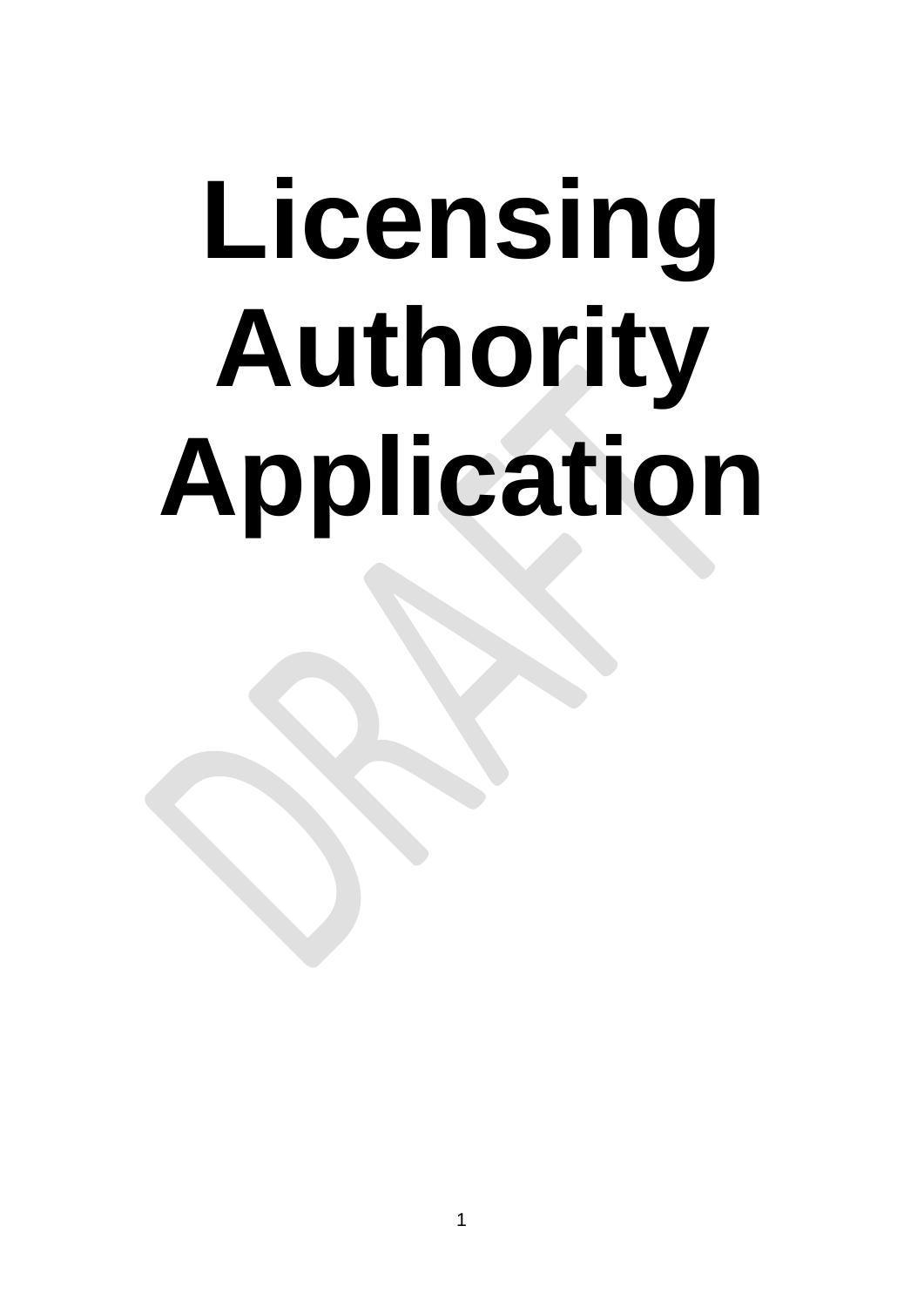| CONTENTS<br>Introductory statement by Chair of CILEx Regulation and the Chair of the Chartered |  |
|------------------------------------------------------------------------------------------------|--|
|                                                                                                |  |
|                                                                                                |  |
|                                                                                                |  |
|                                                                                                |  |
|                                                                                                |  |
|                                                                                                |  |
|                                                                                                |  |
|                                                                                                |  |
|                                                                                                |  |
|                                                                                                |  |
|                                                                                                |  |
|                                                                                                |  |
|                                                                                                |  |
|                                                                                                |  |
|                                                                                                |  |
|                                                                                                |  |
|                                                                                                |  |
|                                                                                                |  |
|                                                                                                |  |
|                                                                                                |  |
|                                                                                                |  |
|                                                                                                |  |
|                                                                                                |  |
|                                                                                                |  |
|                                                                                                |  |
|                                                                                                |  |
|                                                                                                |  |
| Protecting and promoting the public interest and the interests of consumers  25                |  |
|                                                                                                |  |

# Contante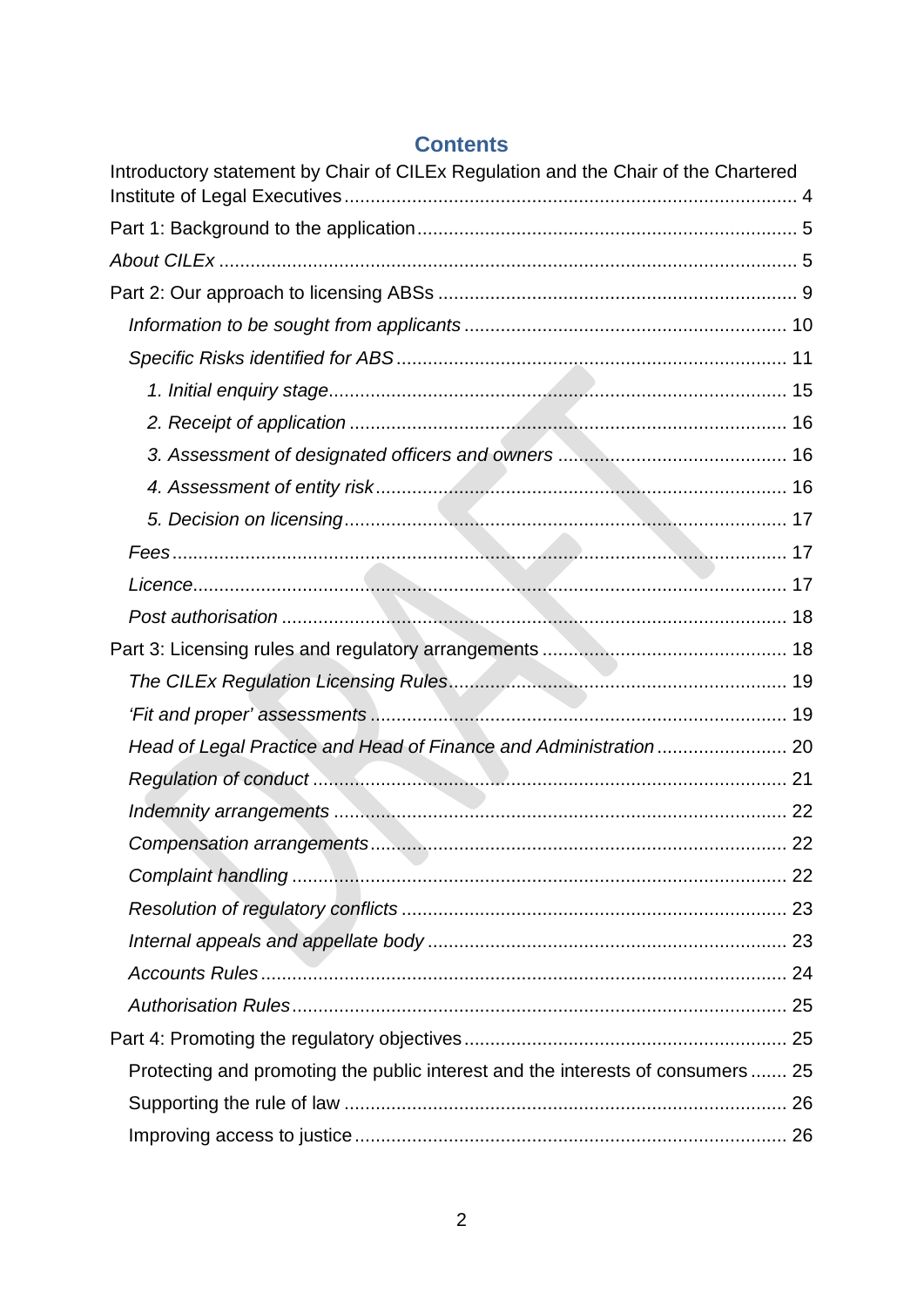| Promoting competition in the provision of services provided by authorised persons |  |
|-----------------------------------------------------------------------------------|--|
|                                                                                   |  |
| Encouraging an independent, strong, diverse and effective legal profession 27     |  |
| Increasing public understanding of the citizen's legal rights and duties 27       |  |
| Promoting and maintaining adherence to the professional principles  27            |  |
|                                                                                   |  |
|                                                                                   |  |
|                                                                                   |  |
|                                                                                   |  |
|                                                                                   |  |
|                                                                                   |  |

## **Contact Details:**

All correspondence about this application should be addressed to:

David Pope, Entity Authorisation and Client Protection Manager CILEx Regulation Kempston Manor Kempston Bedford MK42 7AB

Email: [david.pope@cilexregulation.org.uk](mailto:Helen.whiteman@cilexregulation.org.uk)

Tel: 01234 845702

Company registration number: 0671409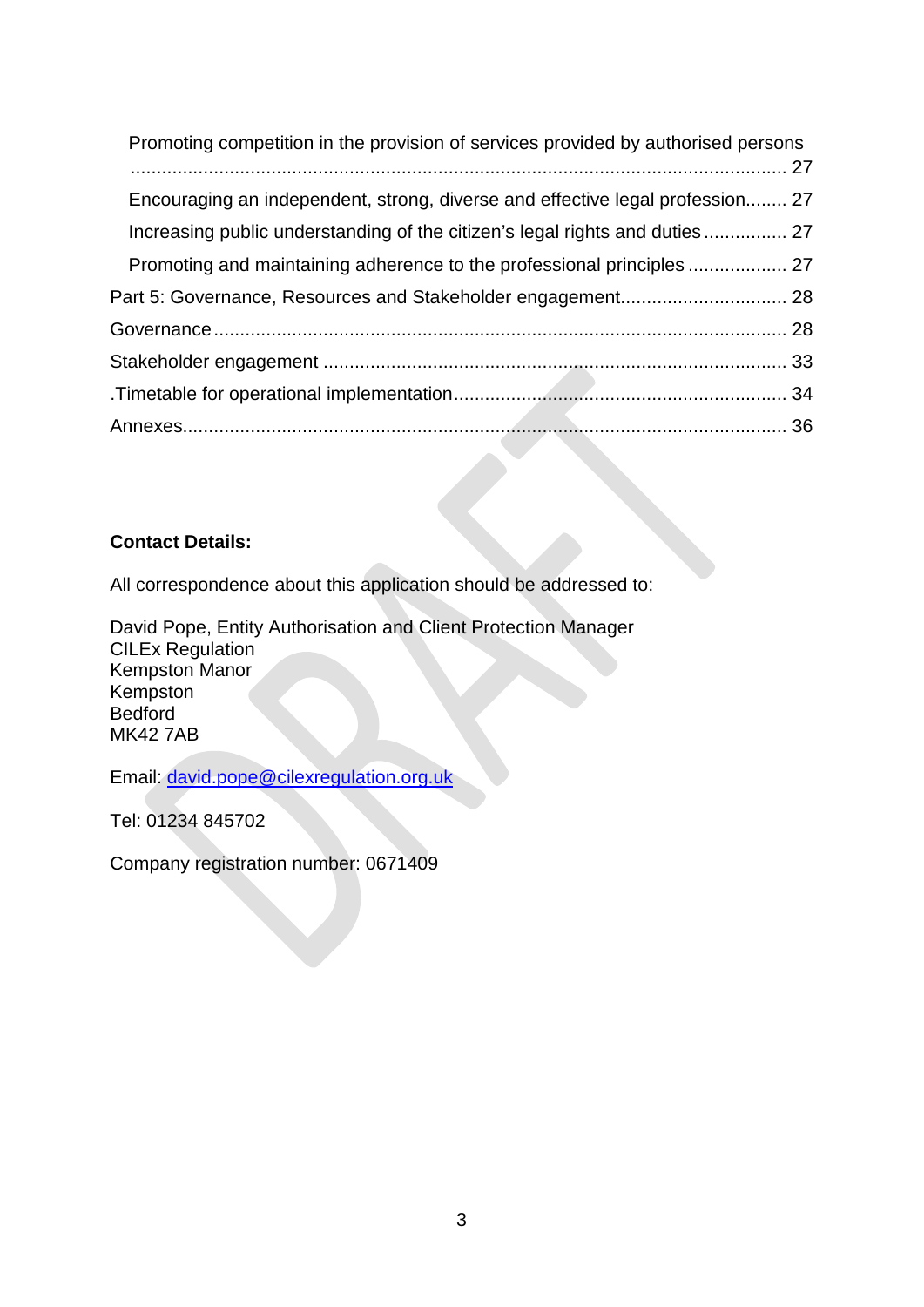## <span id="page-3-0"></span>**Introductory statement by Chair of CILEx Regulation and the Chair of the Chartered Institute of Legal Executives**

This application to become a licensing authority is submitted by CILEx Regulation on behalf of the Chartered Institute of Legal Executives (CILEx).

We see this application as integral to the opportunities developed for CILEx members in recent years. We believe that by widening the choice of legal providers for consumers as well as the choice of regulator for legal professionals seeking to run their own firm, we are helping to encourage competition within the legal services market.

For over 50 years CILEx has offered a uniquely flexible route into a career in law for school leavers, graduates, legal support staff, mature students and those with family responsibilities. With membership drawn from a wider social background than other legal professions, we understand the importance of CILEx members being able to draw on a wide range of support to achieve their individual career ambitions.

We believe that it is right that we therefore ensure our firms are also able to bring external investment, advice and knowledge into their ownership to enable them to operate as successful businesses.

Our approach to entity regulation has been risk based and outcomes focused. Proportionate rules and regulations support high standards whilst enabling providers to focus on delivery. Our entity authorisation has been founded on understanding our regulated members' business models and ensuring that entities have in place the right processes and procedures to deliver on day one.

For those seeking to be regulated by CILEx Regulation as a licensed body, we will provide the same support and business understanding during the authorisation process. We are confident we have built on strong operational arrangements to deliver a robust and proportionate licensing programme.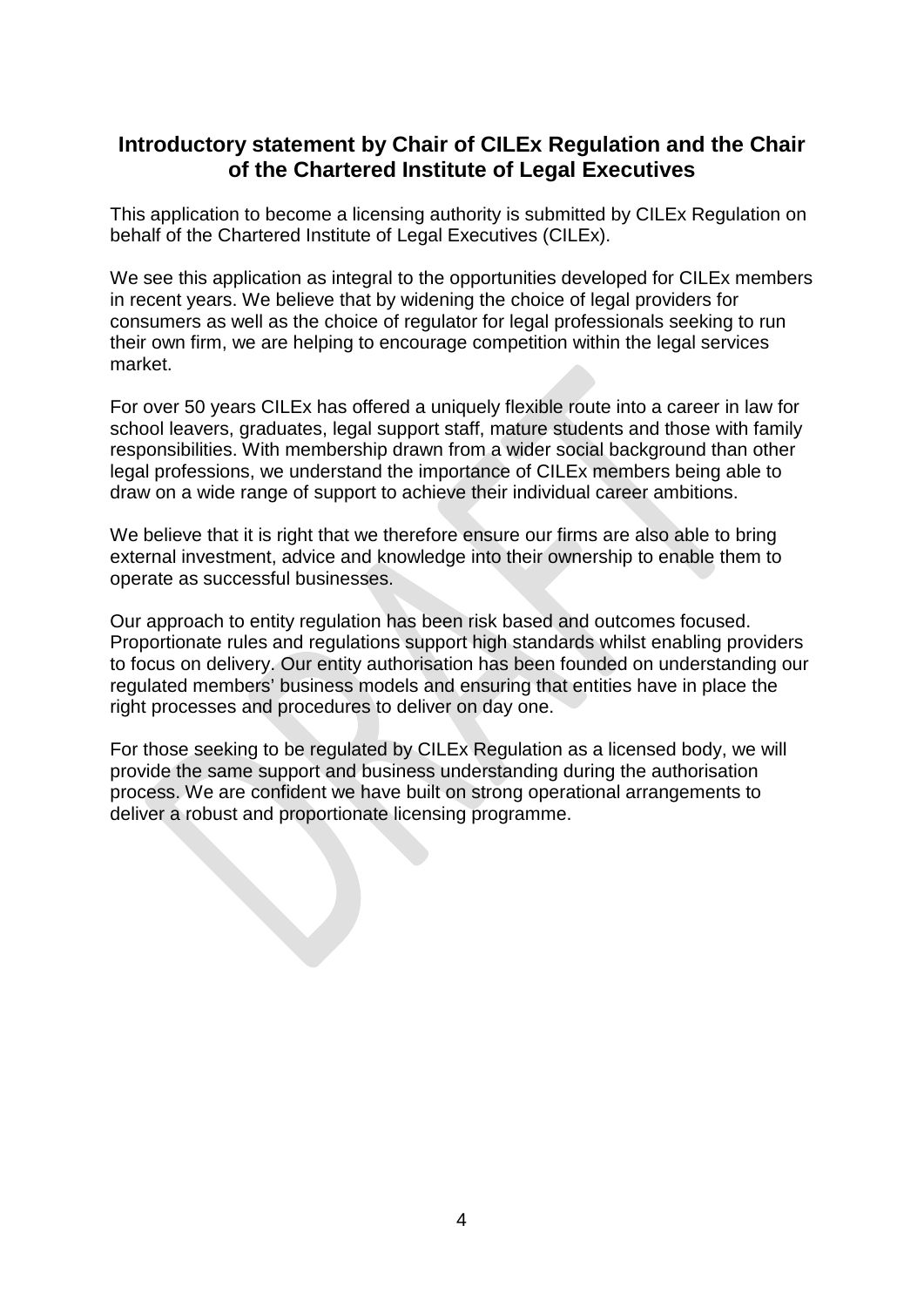# <span id="page-4-0"></span>**Part 1: Background to the application**

## *In summary*

1. CILEx Regulation submits this application with a view to developing competition and diversity in the legal services market. CILEx and CILEx Regulation are uniquely placed in the market in terms of the diversity of membership and a lack of prescription in regulatory arrangements. This could present significant opportunity for new business models, working cultures and consumer choice.

## <span id="page-4-1"></span>*About CILEx*

- 2. The Chartered Institute of Legal Executives (CILEx) is the professional membership body for Chartered Legal Executives and other legal professionals.
- 3. CILEx is an approved regulator under section 20 of the Legal Services Act 2007 (the Act). CILEx Regulation (previously ILEX Professional Standards) was established by CILEx in accordance with the provisions of the Act and clause 13 of its Charter, to carry out regulatory activities in October 2008.
- 4. CILEx Regulation's independence is safeguarded under existing governance rules as well as the Legal Services Act itself. In addition to the Internal Governance Rules, there are protocols in place to govern the arrangements between CILEx and CILEx Regulation in order to ensure the independence of regulatory functions.
- 5. CILEx Regulation has powers to authorise the following:
	- rights to administer Oaths;
	- rights of audience to Chartered Legal Executives since 1998;
	- rights of audience and rights to conduct litigation to Associate Prosecutors since 2011.
	- rights to conduct litigation to Chartered Legal Executives since 2014;
	- reserved instrument and probate rights since 2014;and
	- entity regulation since 2015.
- 6. CILEx was a designated professional body under the Immigration and Asylum Act 1999 for the purpose of awarding immigration practice rights. Under Schedule 18 of the Legal Services Act, approved regulators who award immigration practice rights became designated qualifying regulators.
- 7. CILEx Regulation has had the power to authorise immigration practitioners since 2001 and immigration practice rights since 2014.
- 8. In this application legal practices are referred to as entities in accordance with The Legal Services Act 2007 (Chartered Institute of Legal Executives) (Modification of Functions) Order 2014.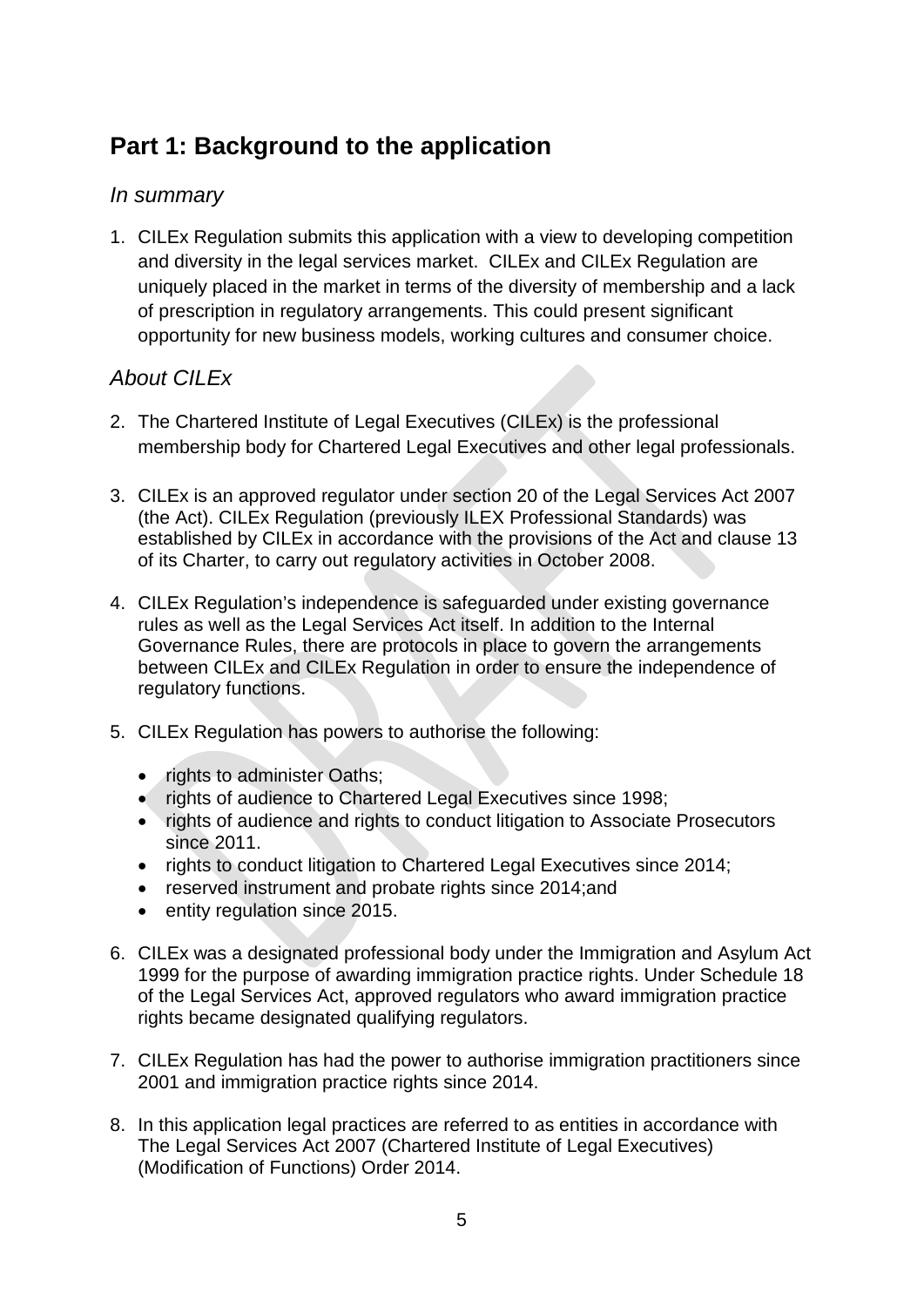- 9. CILEx Regulation is responsible for the regulation of CILEx members, CILEx Practitioners and entities. It develops and promotes standards of conduct and ensures compliance by its regulated community with them. It has a strong record for robust and proportionate regulation in the public interest.
- 10.CILEx Regulation regulates the education and training requirements for Chartered Legal Executives and CILEx Practitioners and has oversight of the CILEx qualification schemes which deliver the academic requirements for admission as a Chartered Legal Executive and CILEx Practitioner. It is responsible for assessing the qualifying employment and work based learning scheme for Chartered Legal Executives, the qualification schemes for practice rights and the continuing professional development scheme for CILEx members and CILEx Practitioners.

## *Expanding choices for lawyers and consumers*

- 11.Diversity and access to legal services are known problems in the legal services market. Only 33% of consumers with a legal need will seek professional advice. Only 10% will take advice from a solicitor or barrister (IPSOS MORI 2016). In addition, according to a Kingston University research report in 2015 on the legal needs of small businesses<sup>[1](#page-5-0)</sup>, 83% of businesses see legal services as unaffordable.
- 12.CILEx provides a uniquely accessible route to qualifying as a lawyer. Members can begin the study of law at a low cost while working full-time. In addition, the CILEx route has traditionally been the only route to qualification as a lawyer which does not require university attendance. This has always offered a diversity of opportunity which is borne out by the make-up of the CILEx membership. For example:
	- 75% of the total membership are female;
	- 81.5% of the total membership do not have parents who attended university; and
	- only 2% of the total membership have a parent who is a lawyer.
- 13.Unusually CILEx lawyers also tend to develop from a very junior level and work their way up, learning 'on the job'.
- 14.Since 2015, CILEx members have been able to work towards setting up their own law firm, providing reserved legal services through authorisation by CILEx Regulation. This is a significant step forward in opening up opportunities to CILEx's diverse membership. More importantly for regulatory purposes, it is also an opportunity to expand the diversity of service providers available to

<span id="page-5-0"></span> $1$  The legal needs of small businesses An analysis of small businesses' experience of legal problems, capacity and attitudes R Blackburn, J Kitching, G Saridakis Kingston University 2015  $\overline{a}$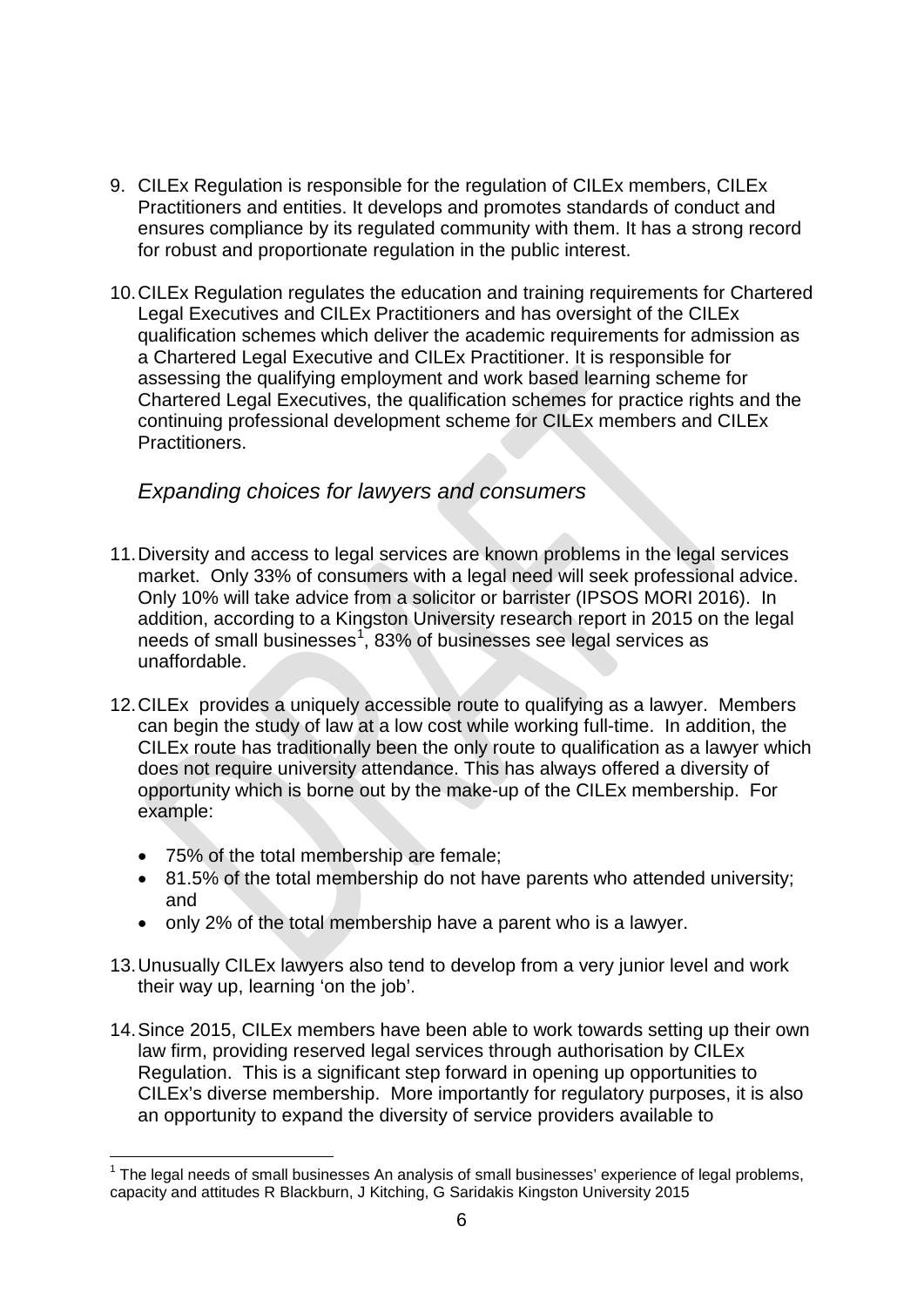consumers. An ABS licence will open up further opportunities for CILEx members to set up their own law firm and to develop new business models, including to seek outside investment. We already know from The Innovation in Legal Services report<sup>[2](#page-6-0)</sup> by the LSB and SRA (July 2015) that ABSs tend to be strong on innovation and in the provision of new services.

- 15.It is difficult to predict what type of new business models CILEx members will develop once ABSs are permitted and over what period. However, what is clear is that there is a need for greater innovation in the legal sector and that CILEx membership brings a level of diversity which is unique. As indicated above, we believe that greater diversity of opportunity within the legal market can also assist in developing consumer choice and finding better ways to deliver better services. We are passionate about submitting this application with this goal in mind in particular.
- 16.CILEx Regulation wants to explore with different types of organisation whether there is a way to widen choice to consumers by linking strong existing business services to the provision of legal advice to consumers via ABS. We will look to build on the findings of research that suggests we are seen as having a *'better understanding of the market'* and *'likely to be more in tune with the needs of specific businesses'* as well as being the *'natural choice'* regulator for members*.*
- 17.CILEx members would also have the benefit of operating within an outcomes focused, risk based, proportionate and flexible regulatory regime. Our conduct rules demand high standards of those we regulate but without being overly prescriptive or disproportionate. We believe that investors and lawyers will have significant freedom to structure businesses in a manner which best suits them and their client base without having to work around inflexible limitations.

#### *Meeting demand*

- 18.Since commencing entity regulation CILEx Regulation has received a number of enquiries from businesses interested in setting up a CILEx Regulation licensed ABS or transferring to the CILEx Regulation regime. However, to date we have been unable to progress these enquiries.
- 19.We commissioned IRN Research to survey CILEx members online in October and November 2015 to help us understand demand for practice rights and ABS.
- 20.They received an 8% response rate (897 responses). A similar survey in 2013 showed a 9% response rate. Chartered Legal Executives accounted for 68% of responders.
- 21.This confirmed that the majority of members (83%) were aware of individual practice rights and that 32% of respondents were positive about operating independently. This equates to 287 entities and is broadly in line with previous research in 2013.

<span id="page-6-0"></span> $2$  Innovation in Legal Services S Roper et al 2015 for the Legal Services Board and the Solicitors Regulation Authority  $\overline{a}$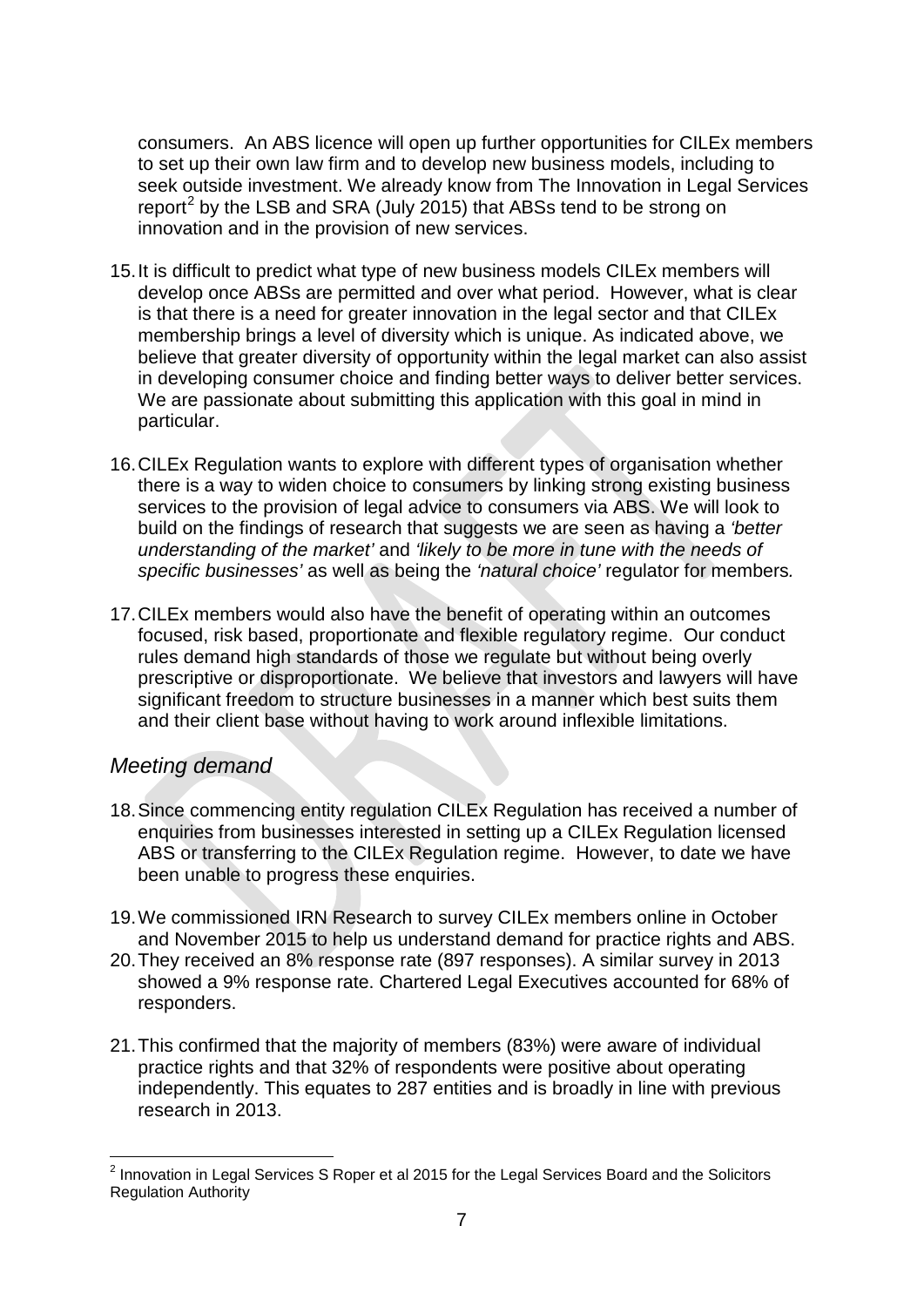- 22.Of those looking to operate independently, 48% were positive about operating as an ABS. This equates to114 ABS. A further 30% might consider it.
- 23.When asked to consider how operating as an ABS might be of benefit to them, it was clear that accessing additional business skills was a priority for CILEx members. As CILEx members, including Chartered Legal Executives, are not required to complete any formal practice management or finance and accounts management training within the individual qualifications, this highlights the opportunities that becoming a licensing authority can offer to CILEx members.

| There are various ABS operating models, which of these       | <b>Fellow</b> | Total |
|--------------------------------------------------------------|---------------|-------|
| might interest you (Please tick as many as you like)?        |               |       |
| Bring a non-lawyer, such as an accountant, finance director, | 63            | 65    |
| marketing director, into the ownership of the business       |               |       |
| Bring a family member into ownership of the business         | 19            | 24    |
| Extend your existing business, which has a non-lawyer        |               | 23    |
| owner, to also provide reserved work                         |               |       |
| Attract external funding from an individual investor         | 22            | 27    |
| Attract external funding from an institutional investor      |               | 18    |
| Acquire or merge with another business                       | 26            | 30    |
| Other models                                                 | 9             | 10    |
| Sample respondents                                           | 276           | 1.225 |
|                                                              |               |       |

24.The following table sets out these results in more detail to the following question:

- 25.Compared to the results of the 2013 LSB ABS survey, which found that promoting non-lawyers to management of the business was valued by 23% of respondents, this indicates that many CILEx members see this as an important driver in being able to set up their own business.
- 26.We conducted further research in 2017 to understand the best approach to addressing risk and developing our ABS application process. We contacted 197 members who had previously expressed an interest in using an ABS model for they own entity. There were 44 responses to our survey (22%) and we believe this reinforces our view that there is an appetite amongst CILEx members to use ABS to deliver legal services.
- 27.However, we are also conscious of more recent research, and our own experience from regulating entities to date, that some members are considered in their approach to setting up on their own. While we are confident that the demand exists for ABSs within the CILEx membership and beyond we are not assuming that exceptionally large numbers of applications will be received straight away. Although research on demand is promising we have taken a reasonably measured approach in our business plan to the number of applications we expect to receive.

#### *Activities to which this application relates*

28.Both CILEx and CILEx Regulation have approved this application for designation.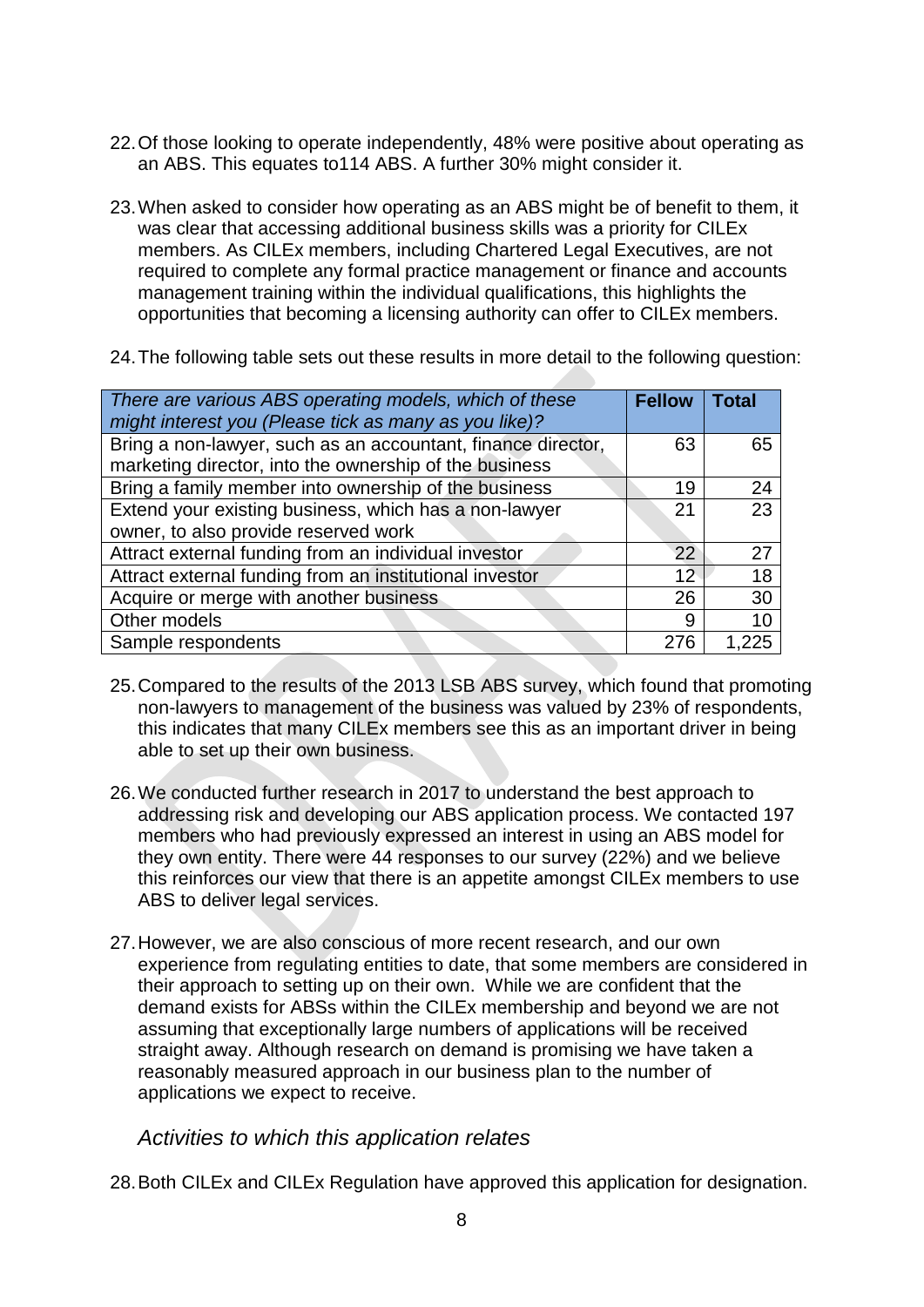- 29.This application is made, in accordance with rules issued by the Legal Services Board under Part 1 of Schedule 10 of the Act, for CILEx to be designated as a licensing authority for the following reserved legal activities:
	- the exercise of rights of audience:
	- the conduct of litigation;
	- probate activities;
	- reserved instrument activities: and
	- the regulated legal activity, provision of immigration advice and services, in accordance with the Immigration and Asylum Act 1999.

# <span id="page-8-0"></span>**Part 2: Our approach to licensing ABSs**

## *In summary*

- 30.While there are clear differences in the regulatory framework between 'traditional' practices and ABSs, we are not satisfied that there is reliable evidence to suggest that ABSs pose a greater regulatory risk of consumer detriment (or otherwise)<sup>[3](#page-8-1)</sup>. The statutory regime already requires regulators to subject ABSs to a number of in-depth and prescriptive checks. This includes applying fit and proper assessments to certain owners and parent undertakings of owners where applicable. There are also statutory duties placed upon investors and other nonlawyers involved in ABSs to not obstruct compliance with regulatory requirements.
- 31.With these points in mind our approach to regulating ABSs broadly seeks where possible to:
	- apply existing standards for our CILEx Authorised Entities to ABSs; and
	- build upon the existing statutory framework and requirements for regulating ABSs and investors.
- 32.We recognise that regulating ABSs will at times involve assessing more complex ownership structures than is presently the case and applying a number of technical requirements for the first time. So we will amend our existing processes to take these into account. We have conducted research with interested members on how we may best do this and this is set out in Part 5 and Annex XXX This research indicates that our approach to addressing the additional requirements is likely to be effective in obtaining the additional information

<span id="page-8-1"></span><sup>&</sup>lt;sup>3</sup> While some [press reports](https://www.lawgazette.co.uk/comment-and-opinion/abs-failures-show-law-is-no-easy-ride/5052368.article) have highlighted a number of ABSs which have failed to live up to expectations or failed altogether, a recen[t government report](https://www.gov.uk/government/uploads/system/uploads/attachment_data/file/535499/legal-services-removing-barriers-to-competition.pdf) highlighted that to date complaints data suggests that there is no greater risk posed by ABSs in service terms and that front-line regulators appear to have formed the same view more broadly. This is supported by recent comments by the [SRA:](http://www.sra.org.uk/sra/news/press/sra-response-abs-consultation.page) "All the evidence suggests ABS are good for competition and improving choice, while posing no greater regulatory risk.".  $\overline{a}$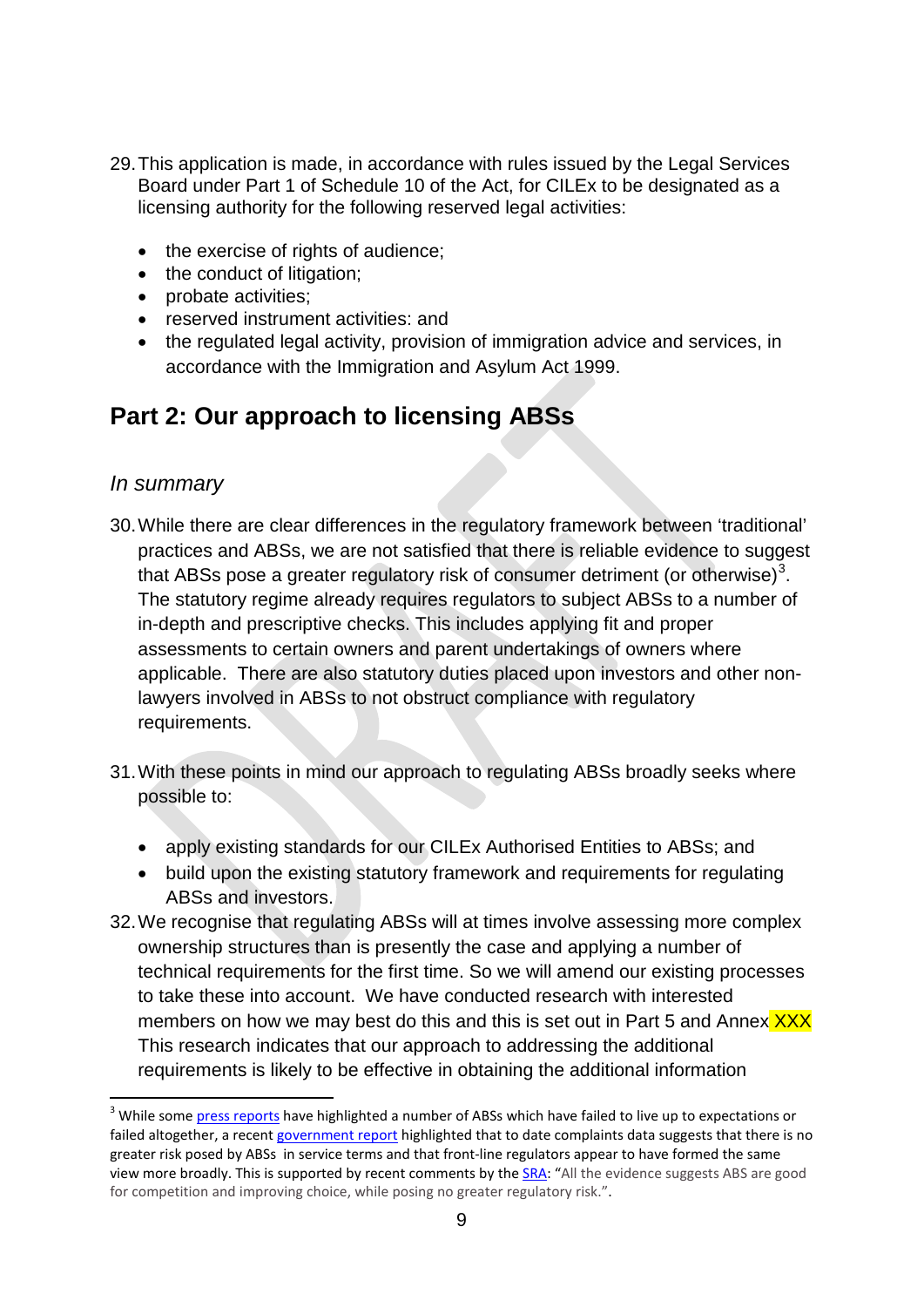required. In order to ensure both effectiveness and efficiency we propose to make use of existing entity authorisation processes as far as possible and to roll out a programme of staff training to address this key risk areas.

## *A consistent approach to risk*

- 33.CILEx Regulation is an experienced activity based regulator, awarding practice rights and entity authorisation by specialism. We use this experience and the information gathered to understand our businesses, be proportionate in our approach and always be open to innovation in the delivery of legal services.
- 34.In assessing applications for authorisation of entities CILEx Regulation assesses the risks to delivery of the Principles and supporting Outcomes set out in its Code of Conduct. Its risk assessment framework forms the basis for assessment of applications for entity authorisation. The framework forms part of existing regulatory arrangements. This has been provisionally reviewed by the Strategic Risk Committee in the context of ABS regulation, The frameworks will be developed further to take into consideration risks with ABS around ownership and regularly reviewed to take into account emerging risks.
- 35.After authorisation CILEx Regulation gathers intelligence on risks on an ongoing basis. This is used to identify areas for supervision activity and to provide alerts to entities on risks that might affect them. Our recent work has covered the risks of cybercrime and fraud, as well as the increased demands that the Money Laundering Regulations 2017 will present to the supervised community. We are looking to develop this further based on work already carried out on Risk Management information provided via the CILEx Regulation website and by Risk update emails to entities.
- 36.CILEx Regulation will adopt a broadly consistent approach to ABS and non-ABS applicants by using the same risk framework, with some additions to address risks specific to ABS, for authorisation and supervision. All ABSs will:
	- make annual information returns and, where they hold client money, submit an annual accountant's report, informing each entities risk profile;
	- be subject to First-tier complaints handling rules within the Code of Conduct which require entities to signpost clients to the Legal Ombudsman for service matters (and to CILEx Regulation for conduct matters), enabling the escalation of high-risk events where these have not been resolved informally;
	- have in place professional indemnity insurance through a qualifying insurer;
	- have to contribute annually to compensation arrangements set up to recompense clients of an entity regulated by CILEx Regulation who incur loss due to dishonesty or failure to account.

## <span id="page-9-0"></span>*Information to be sought from applicants*

37.The information sought from applicants will be targeted to the approval criteria and be risk based. A certain level of information necessary for these purposes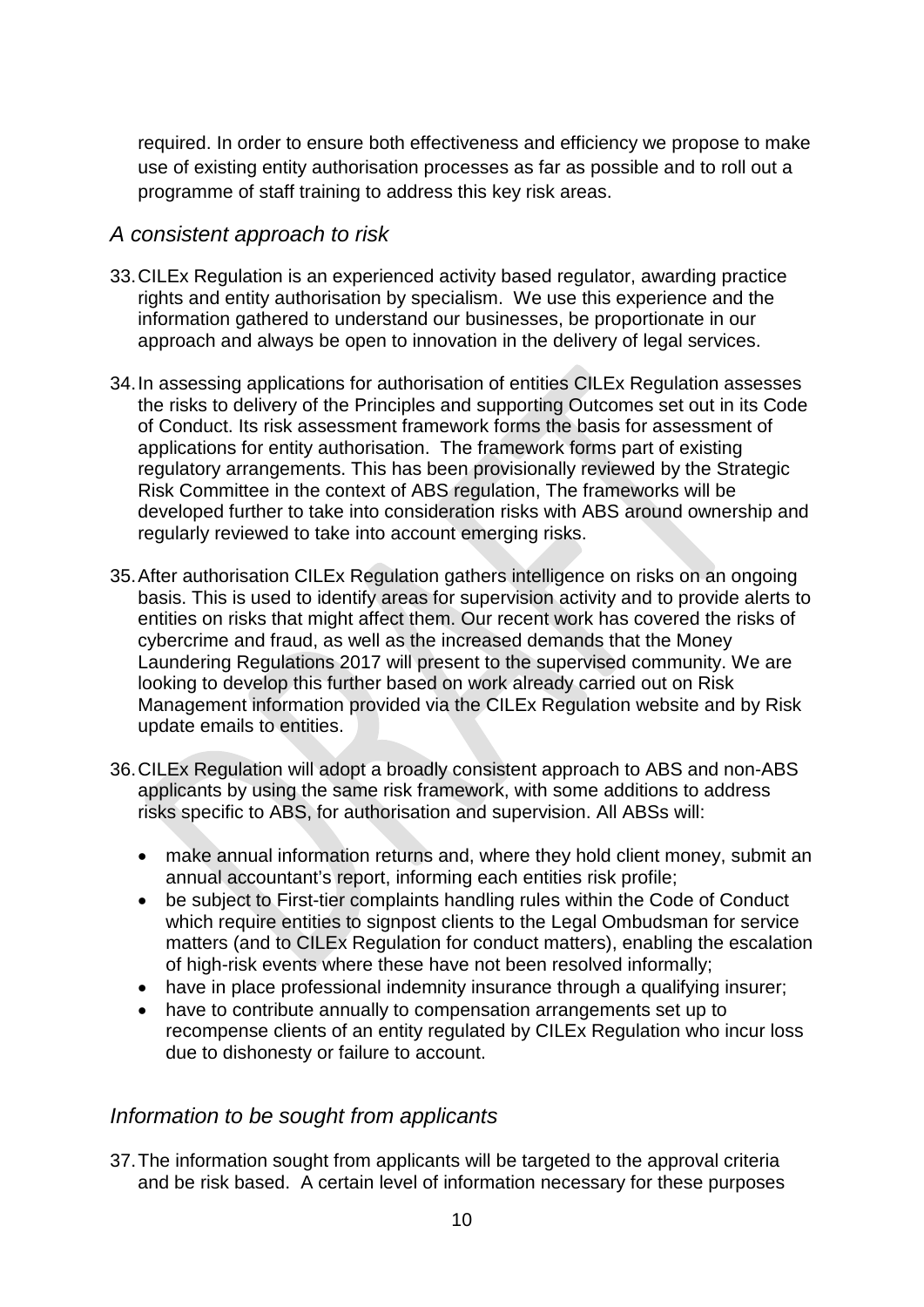will be sought from all applicants initially (see below) with more detailed information only being sought where a specific risk has been identified.

- 38.We will build on our existing approach to entity regulation seeking the following information in all cases:
	- structure of applicant organisation (organisation type, trading names, premises);
	- area/s of legal practice (client types, make up of fee income, vulnerable clients);
	- management and staff (details of managers, identification of owners, qualified staff, HoLP, HoFA);
	- fitness to own/regulatory arrangements (previous regulatory history);
	- professional Indemnity Insurance (details of CILEx approved PII);
	- consumer service (complaints history);
	- systems and procedures (managing risk throughout the business);
	- financial information including holding client money (source of funding, cashflow, business plan).
- 39.This information can be provided in the application form and gives us a clear understanding of the proposed law firm and the experience and background of the managers. We will continue to discuss with applicants the reasons for the information we request and how this is to be used. By providing this clear approach at the outset, we can identify gaps and/or risks in an applicant's experience /knowledge /approach so these can be addressed at an early stage. If they are a member they would then be referred back to CILEx to advise on the support, training, or qualifications required.
- 40.The information we request is designed to ensure that we can establish that a firm has appropriate individuals, processes and procedures in place on day one. Although primarily intended to safeguard the regulatory objectives, we believe that this is also valuable for applicants where they are setting up a new business for the first time, as it ensures that their regulatory arrangements are satisfactory at the outset before they commence work.
- 41.The information we request from applicants also includes consideration of documents that should be used by the applicant to:
	- deliver client care information;
	- manage business processes, and
	- provide financial control and management.

## <span id="page-10-0"></span>*Specific Risks identified for ABS*

42.The number of ABS licensed has now grown across all the regulators. Whilst it remains that there has been no evidence of a greater risk being posed by the ABS model, we have considered which specific risks we need to address within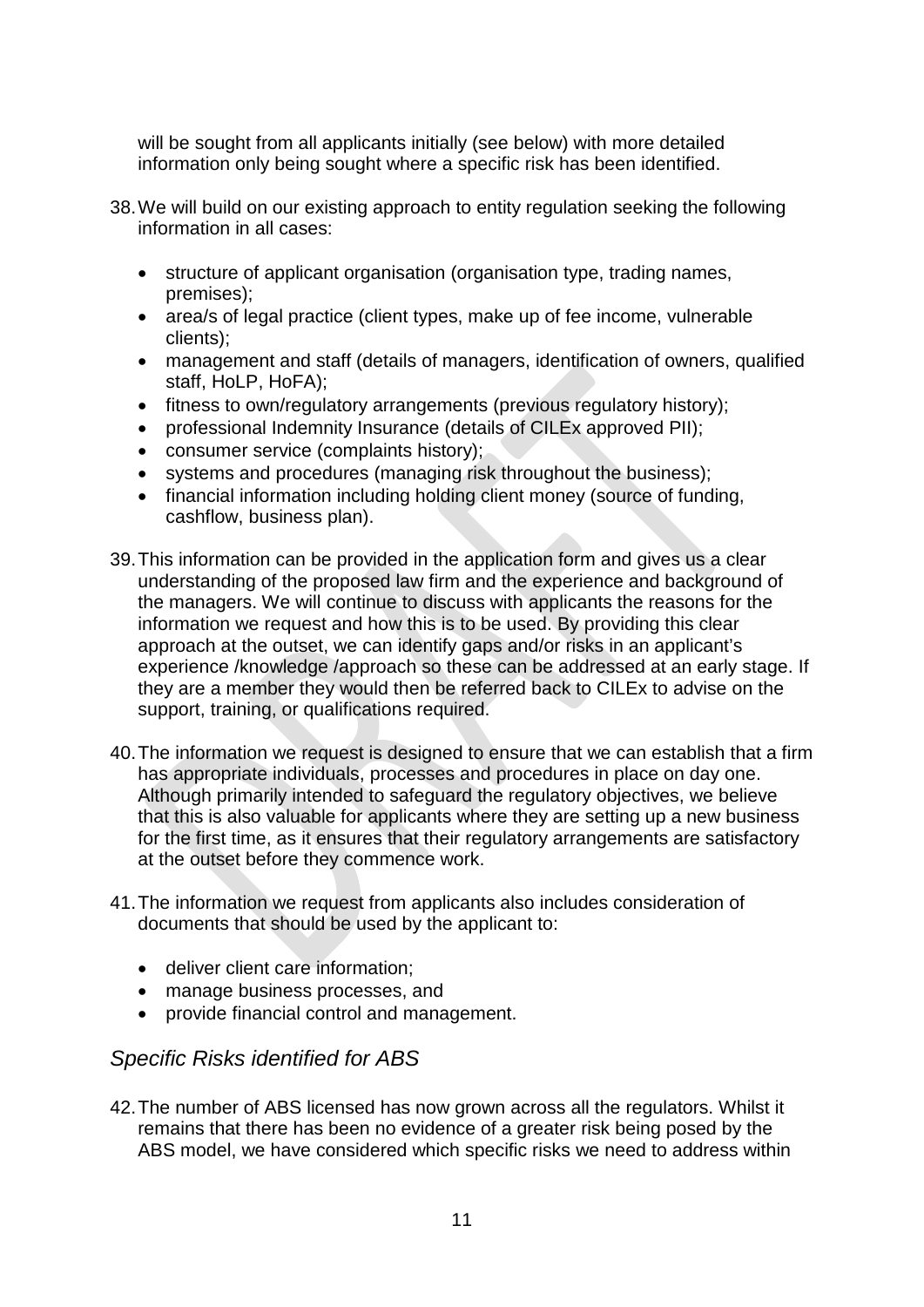our risk framework and how we may build continual review of this particular sector within our processes.

- 43.We have consulted with our Strategic Risk Committee (SRC) on the additional considerations that should form part of the risk framework. They believe that the specific risks we need to address are:
	- to clearly understand ownership and connected businesses; and
	- the risk of undue influence from non-lawyers on the standards within an entity, which should be incorporated into the assessment process.
- 44.We have also agreed to review and set out clearly how the regulatory objectives are achieved within our risk framework for ABS entities. These pieces of work will be completed during 2017.
- 45.In addition we discussed with our Qualifying Insurers their attitude to risk for licensed bodies and the key areas that they would want us to assess. In addition to the points covered by our SRC, they raised concerns around external funding and the risks that this can pose around undue influence, money laundering and protecting the interests of the consumer. We will draw on the recent research on investment in ABS to ensure that the benefits of innovation that can come from investment are not stifled<sup>4</sup>. The nature of the applications we expect to receive will mean that these types of ABS will be the exception and therefore we will reflect this within the changes to our risk framework and assessment process.
- 46.We are open to considering innovative business models, as we have, within our authorisation team, experience in assessing the risks posed by business models and complex structures both from a commercial view and around issues such as money laundering requirements.
- 47.Each licensed body will be required to explain its business and its constituent practice areas to allow CILEx Regulation to understand the aspects of the practice which will need to be assessed. CILEx Regulation will also want to understand the relationship to any non-legal services that the applicant body provides and/or to any associated businesses, so as to ensure consumers are clear on the services provided under the licence and that they have the necessary protections in place. Our focus in this regard is upon ensuring transparency for the consumer and no blanket prohibitions as to separate businesses are proposed.
- 48.In keeping with the requirements of Schedule 13 to the Legal Services Act applicants will be expected to identify proposed restricted interest owners. Applicants will be guided that this should include confirmation of any relevant paragraph 5 associate relationships or parent undertakings. We will seek broad information about structure and funding arrangements to the extent necessary to satisfy ourselves of the approval criteria set.

\_\_\_\_\_\_\_\_\_\_\_\_\_\_\_\_\_\_\_\_\_\_\_\_\_\_\_\_\_\_\_\_

<sup>4.</sup> Evaluation: ABS and investment in legal services 2011/12-2016/17 by the Legal Services Board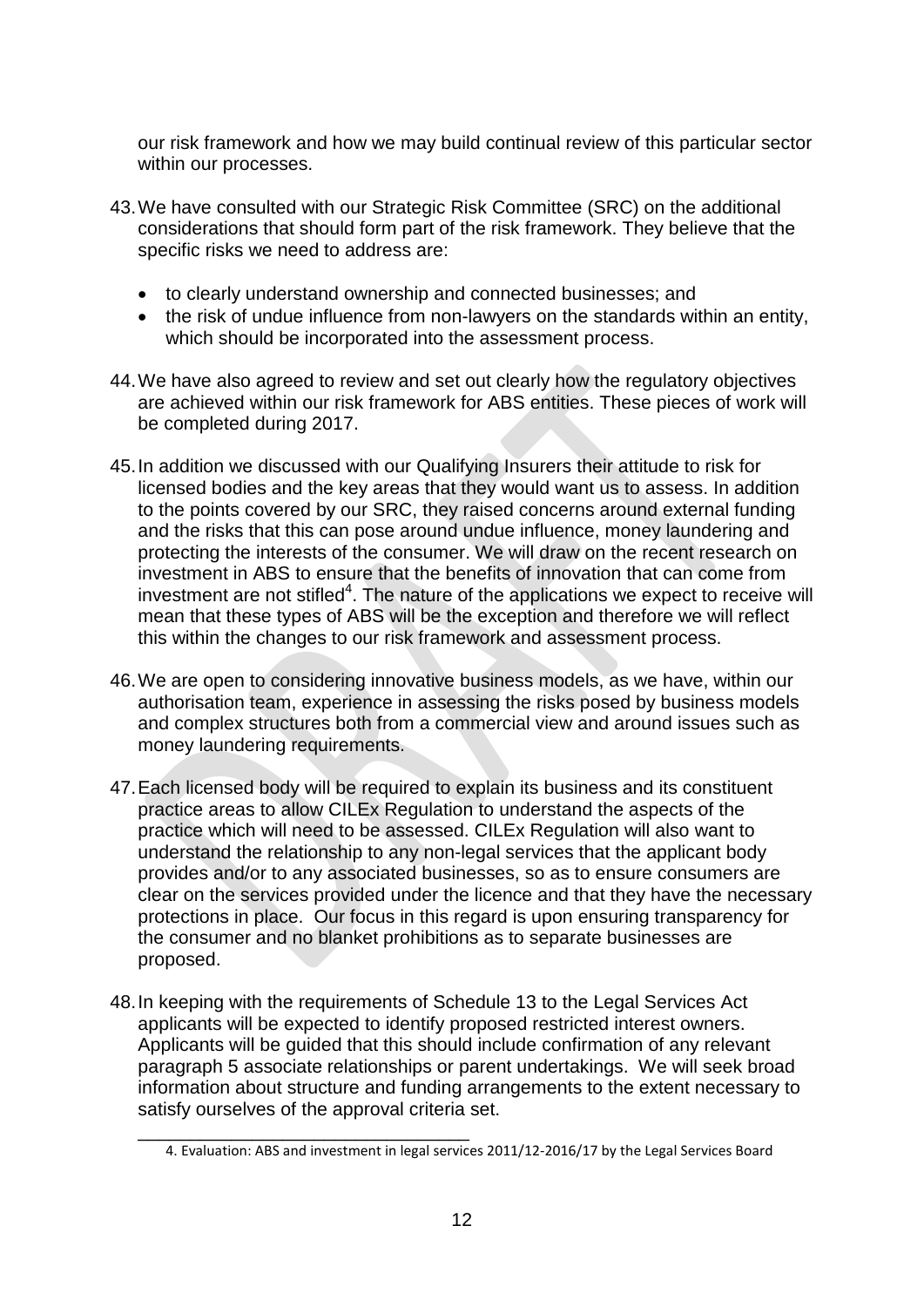- 49.Our research has indicated that applicants will want to engage early with the regulator in a structured format so we understand the business model and ownership structure. They will then confirm this via their business plan and/or application form.
- 50.We are mindful however of the practical and legal limits upon a regulator's ability to accurately and effectively assess long term financial stability and best practice in governance. We will have regard to these areas but our focus will remain upon satisfying the approval criteria set and managing identified areas of regulatory risk.
- 51.Within the widened scope of our SRC we will review regularly regulatory risks relating specifically to ABS.

## *Assessing ABS applications*

- 52.Risk assessments will be conducted in respect of all the legal services provided by the licensed body encompassing reserved, regulated, and non-reserved activities. Whilst CILEx Regulation will not extend risk assessments to other nonlegal services that the applicant body may provide, we will wish to understand the relationship of these services to the areas of law for which the body is granted a licence. We will not seek further information unless a specific risk is identified.
- 53.At this stage we are not proposing to authorise multi-disciplinary practice (MDP) ABSs. In due course we are likely to seek to do so for the same reasons that this application is being made. However, we are conscious of the complexities of regulating MDPs and consider that CILEx Regulation would benefit from additional time to learn from regulating ABSs before proceeding to that stage. We have sought advice from stakeholders on this approach and considered any potential risks.
- 54.In practice and in light of the flexibility of our existing regulatory arrangements in particular, we anticipate that applicants will be able to achieve a very similar effect for consumers in any event by ring-fencing the legal services entity as a separate subsidiary company. This would not prevent a firm from working in conjunction with a connected business provided that there was clarity for consumers on the business relationship..
- 55.This will enable us to focus on the risks associated with the provision of legal services and utilise the best practice that we have gained from our existing entities. That then provides clarity to those staff working within the licensed entity.
- 56.By not regulating MDP's at this stage, it will also mean that we can be clear to our ABS entities on our approach to meeting the changing expectations on provision of clear consumer information by our entities, for example, the availability and scope of client protection that an entity provides. This will assist consumers.
- 57.In order to be consistent in the assessment of risk, our existing risk framework will be used to risk assess licensed bodies. The aim of the risk framework is to ensure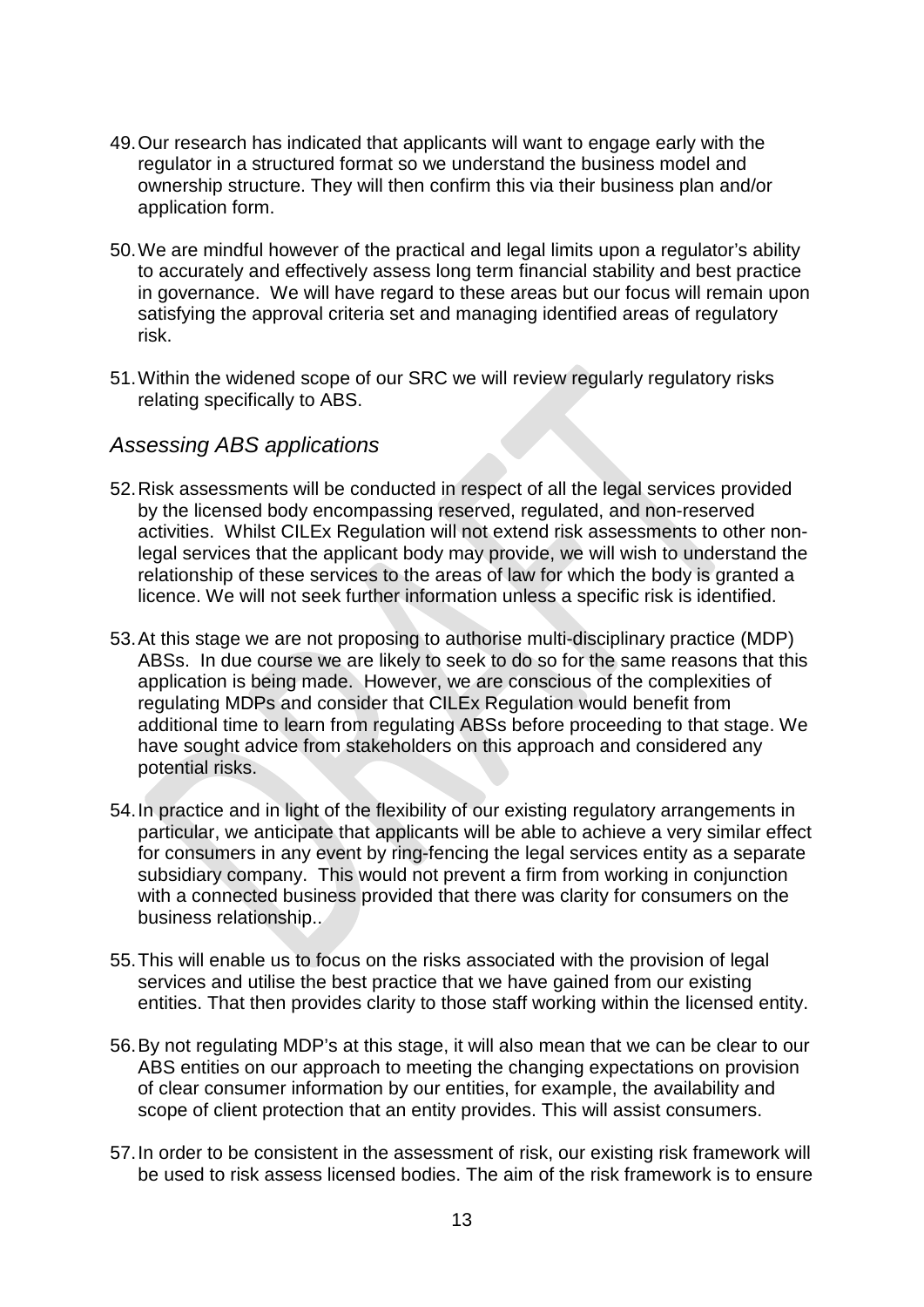that CILEx Regulation can assess whether the licensed bodies we regulate will meet the specified regulatory outcomes. It has been subject to regular external scrutiny as part of our self-assessment reviews and by a financial institution as a quality review, with all parties commenting on the thoroughness of the framework and assessments. We are confident that it provides a fair, balanced and thorough assessment of risk.

58.The framework guides staff to focus on regulatory risk, including to:

- understand the business model and the individuals involved in the applicant body;
- concentrate on the legal activities being provided by the applicant body, without extending to other non-legal services that the applicant body may provide;
- not prescribe how a firm practises law;
- focus on the risks as they occur;
- assess the strategies it employs to manage and mitigate them; and
- allow for innovation in the delivery of legal services.
- 59.As set out above, we consulted with our Strategic Risk Committee (SRC) on the additional considerations that should form part of the risk framework. They believe that ownership and risk of undue influence should be incorporated into the risk assessment process. We have also agreed to review and set out clearly how the regulatory objectives are achieved within our risk framework for ABS entities. These pieces of work will be completed during 2017.
- 60.The following graphic sets out how we maintain separation between the support and guidance that CILEx provide to applicants and the assessment of the completed application against the required standards by CILEx Regulation.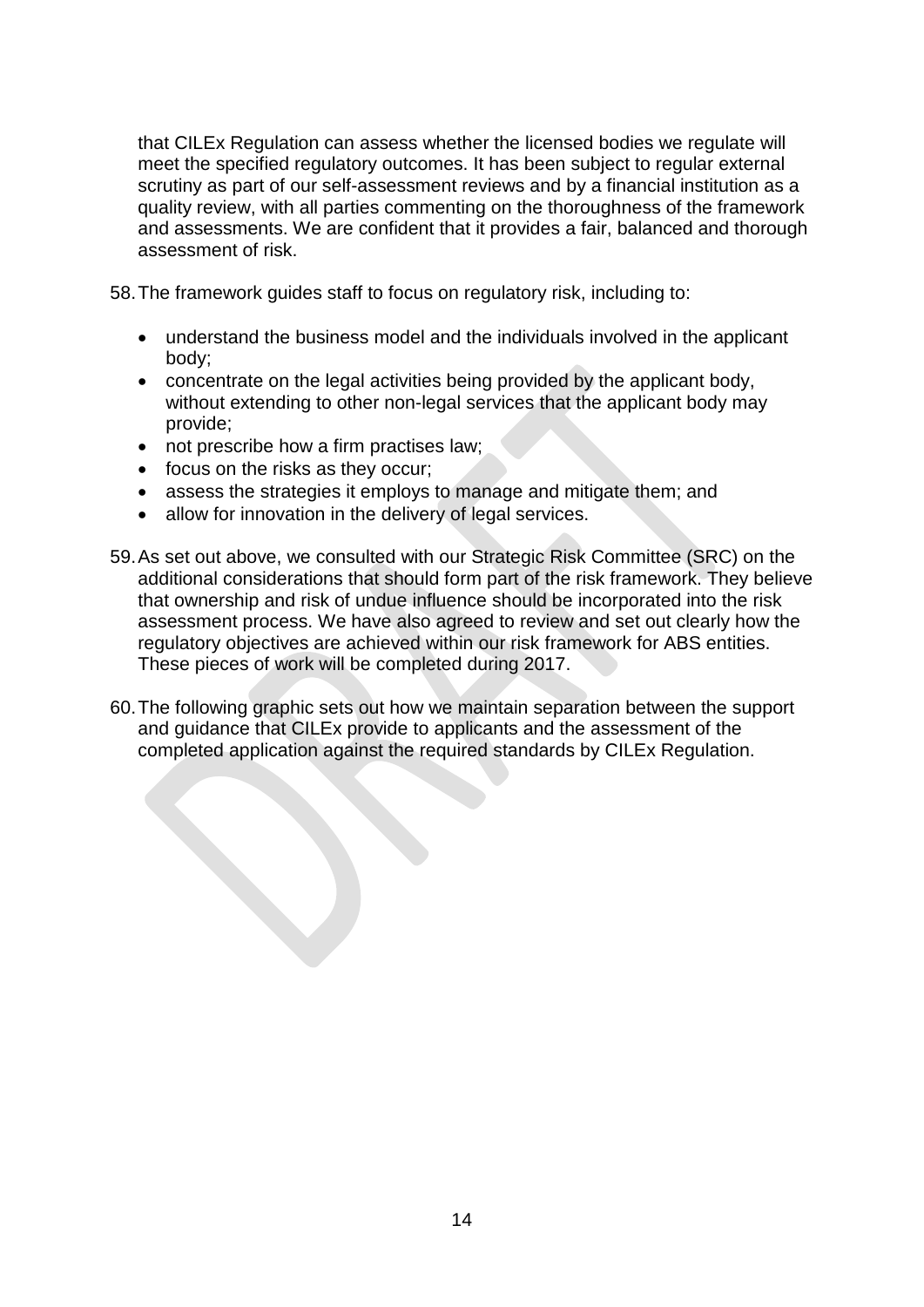

<span id="page-14-0"></span>61.In terms of operational process this will be as follows:

#### *1. Initial enquiry stage*

Our research has shown that there is a need to demonstrate an understanding of the market for licensed bodies and the particular needs of each applicant.

CILEx is developing its capability to deal with initial enquiries from those individuals interested in operating their own firm and establishing whether they meet the criteria to become an ABS or non-ABS. CILEx Regulation will be sharing with CILEx the research it has carried out into the information applicants require and how they would wish to be supported during the application process.

CILEx Regulation will engage informally at the outset with any applicant, especially where the ownership structure or business model may require a detailed understanding. We will develop the systems for applicants to clearly set out these structures and business models based upon the survey feedback.

We are confident that we have the skills within our existing team to assist applicants gain a clear knowledge of the requirements prior to formal submission of an application. Additional specialist training is being arranged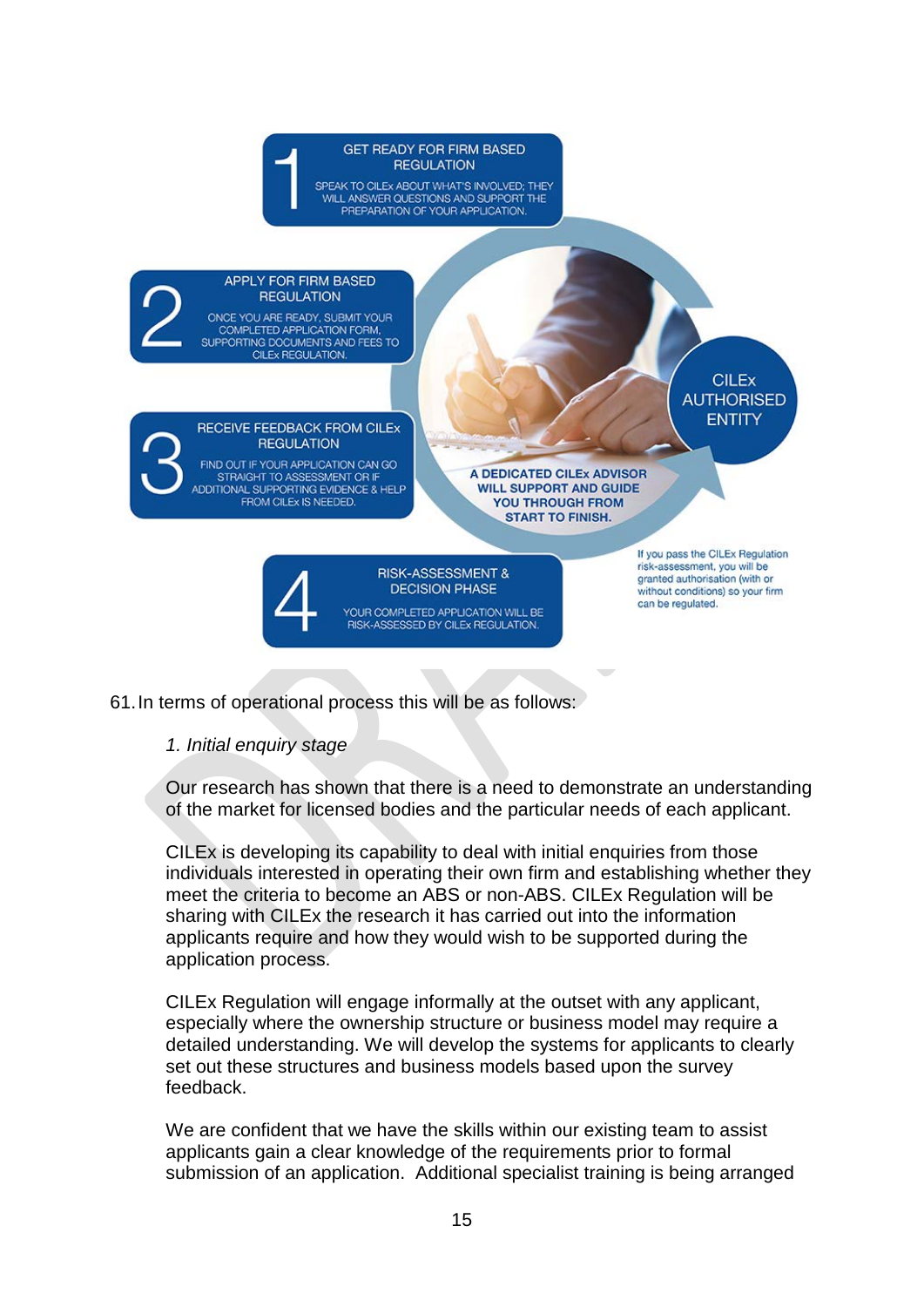to ensure that more complex structural arrangements and the provisions of Schedule 13 of the Legal Services Act in particular can be assessed effectively and efficiently.

#### <span id="page-15-0"></span>2. Receipt of application

Upon receipt of an application we will undertake a preliminary review. Where information is incomplete and we believe that a decision can be made within a reasonable timescale then we will work with the applicant firm to address any deficiencies.

#### <span id="page-15-1"></span>*3. Assessment of designated officers and owners*

The initial review is to assess the fitness and suitability of owners, managers and HoLPS and HoFAs. This is key as they will be running and operating the entity. We will not consider the application as a whole until all matters relating to 'fit and proper' and 'fitness to own' have been investigated. This includes understanding the structure of the business and identifying restricted interest holders ('owners') for the purposes of Schedule 13 to the Legal Services Act.

We will ensure we address the issues identified by the SRC around ownership and undue influence.

While licensing authorities are required to approve all non-authorised material interest holders we recognise that licensing authorities can rightly vary the level of scrutiny applied dependent upon the nature of the interest held in order to ensure proportionality of process.

#### <span id="page-15-2"></span>*4. Assessment of entity risk*

We will consider the application against the Code of Conduct and how the applicant meets the nine principles and the stated outcomes. We will ensure that any risks associated with ABS that are raised by the SRC are addressed at this stage.

In assessing whether an applicant is suitable to be licensed, we will apply the approval criteria and consider in particular:

- the business model and the very basic viability of the proposed firm, including sources of additional capital;
- how the firm proposes to meet regulatory requirements, including its proposed approach to managing risk;
- the governance of the firm including who will run it, how it is connected to any other business and that it can operate free of undue influence; and
- how the applicant and designated officers have presented the application and whether they have engaged frankly throughout the process.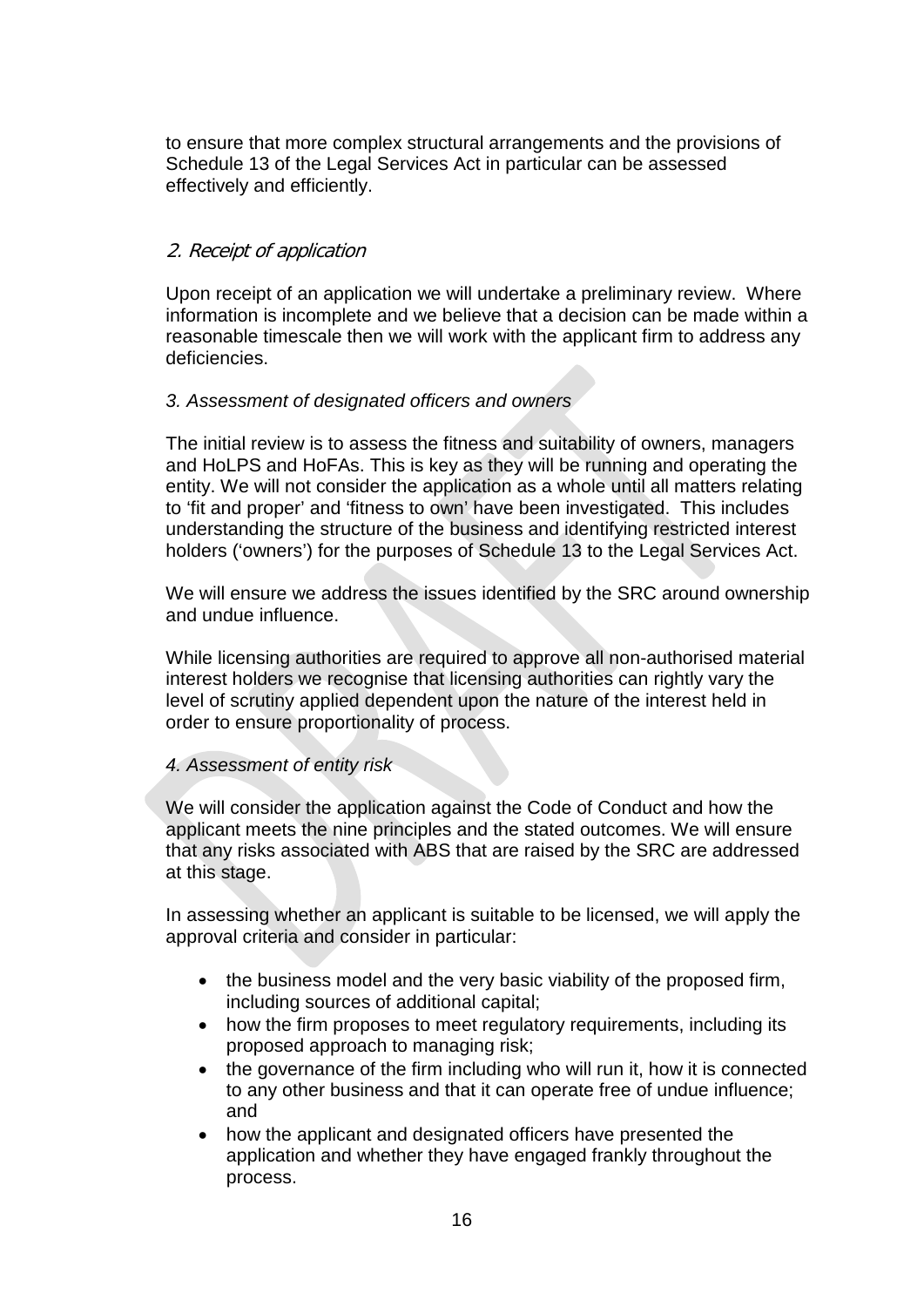#### <span id="page-16-0"></span>*5. Decision on licensing*

Our intention is to process applications within one month of receiving all required information and this is in line with our current processing times. CILEx Regulation will observe the statutory standard limit of six months to decide on an application, although may seek a further three months for nonstandard cases.

For those applications where it is not possible fully to assess risk on a deskbased basis, we may seek a risk review visit as part of the application process or arrange interviews with key individuals. Specific details of a visit or interview would be agreed with each applicant body on a case-by-case basis.

#### <span id="page-16-1"></span>*Fees*

- 62.CILEx Regulation will follow the same principles as for entity regulation in setting the charging structure for a licensing application.
- 63.It will reduce regulatory costs to licensed bodies who decide not to hold client money and thereby reduce risk. CILEx Regulation's costs will continue to be set in a manner that aims to not restrict entry to the market for small licensed bodies.
- 64.CILEx Regulation will collect compensation contributions from licensed bodies in the same manner as for non-ABS. Compensation contributions for licensed bodies will be set at a level to cover the costs of insuring against claims, administering the compensation arrangements and handling compensation claims. CILEx Regulation intends that its compensation arrangements should be self-sufficient in future but recognises that the time taken to achieve this will depend upon demand for regulation and claims on the Fund.
- 65. Details are provided in Annex XXX

<span id="page-16-2"></span>*Licence*

- 66.A licence takes effect from the date that CILEx Regulation grants it. The licence remains in effect until it is either suspended or revoked, the licensed body ceases trading, is wound up or otherwise ceases to exist, or the licensed body is licensed by another approved regulator.
- 67.The Licensing Rules allow us to consider circumstances where it would not serve the public interest or the licensed body to revoke a licence but we will require prior notification of any changes.
- 68.A licence granted by CILEx Regulation allows a body to undertake the regulated legal activity or activities specified in that licence and the licensed body must not act outside of the scope of any licence granted. Any person who is not licensed or otherwise authorised to undertake an activity must not act on behalf of the licensed body.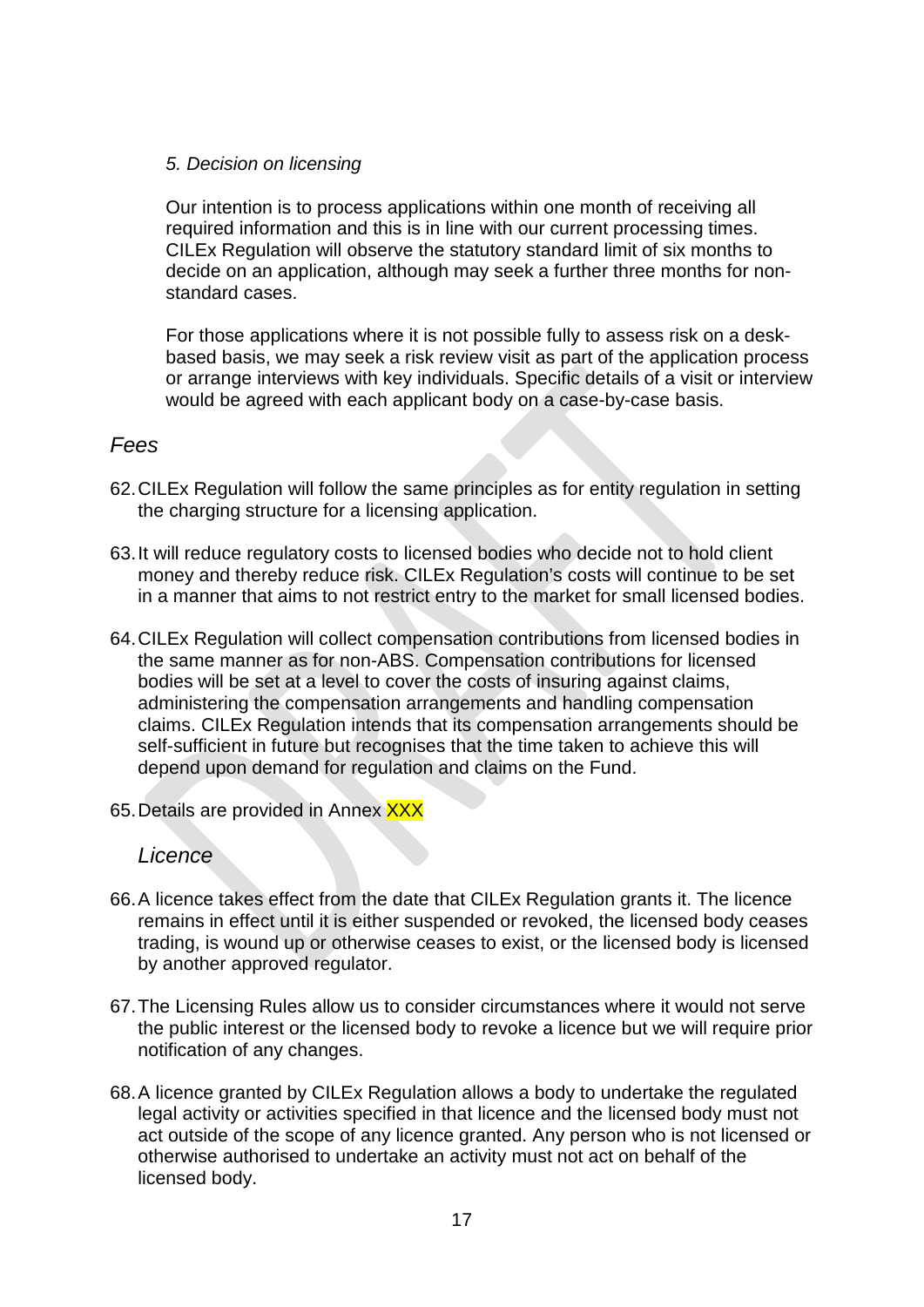69. A licence is granted subject to the terms stated in the Licensing Rules at **Annex** XXX.

## <span id="page-17-0"></span>Post authorisation

- 70.Once a licence has been granted, then the licensed body will be subject to our existing monitoring and supervision arrangements, including an annual return and accountants report where client money is held.
- 71.We believe that early engagement will be especially important for an ABS, where its owners, designated officers, managers and employees may not have operated under similar regulatory rules before. This will help to both inform our risk assessment processes for ABS and protect the public by ensuring they are fully aware of their risk management obligations.
- 72.Our research covered how we can ensure that employees in an ABS understand how regulation applies to them and those areas that they see as key. They indicated demand for enhanced guidance and accredited courses with particular sections of our website that provide material for all staff on their obligations. These should particularly be around practice and accounts management, scope of professional indemnity insurance and legislation including anti-money laundering requirements, data protection and cyber-crime prevention. We will look to develop this as part of the implementation work

## *Budget and business plan*

73.In addition to the information provided within this application, we have attached a fully costed business case setting out the rationale for becoming a licensing authority, together with the CILEx Regulation audited accounts for 2016 and our draft budget for 2018. Details can be found in annex XX.

## <span id="page-17-1"></span>**Part 3: Licensing rules and regulatory arrangements**

#### *In summary*

74.As summarised above, CILEx Regulation proposes to operate licensing rules which primarily reflect statutory requirements and apply existing regulatory arrangements to ABSs. We have designed and consulted upon CILEx Regulation Licensing Rules which will govern ABS authorisation. These rules address the majority of what the Legal Services Act requires to be set out in regulatory rules. However, we are also proposing to make changes to our conduct, accounts, indemnification, compensation and disciplinary rules in order to bring ABSs and ABS managers, employees and (where appropriate) owners within the scope of existing arrangements. We consider that our approach is consistent in offering a proportionate and flexible framework for authorising new businesses while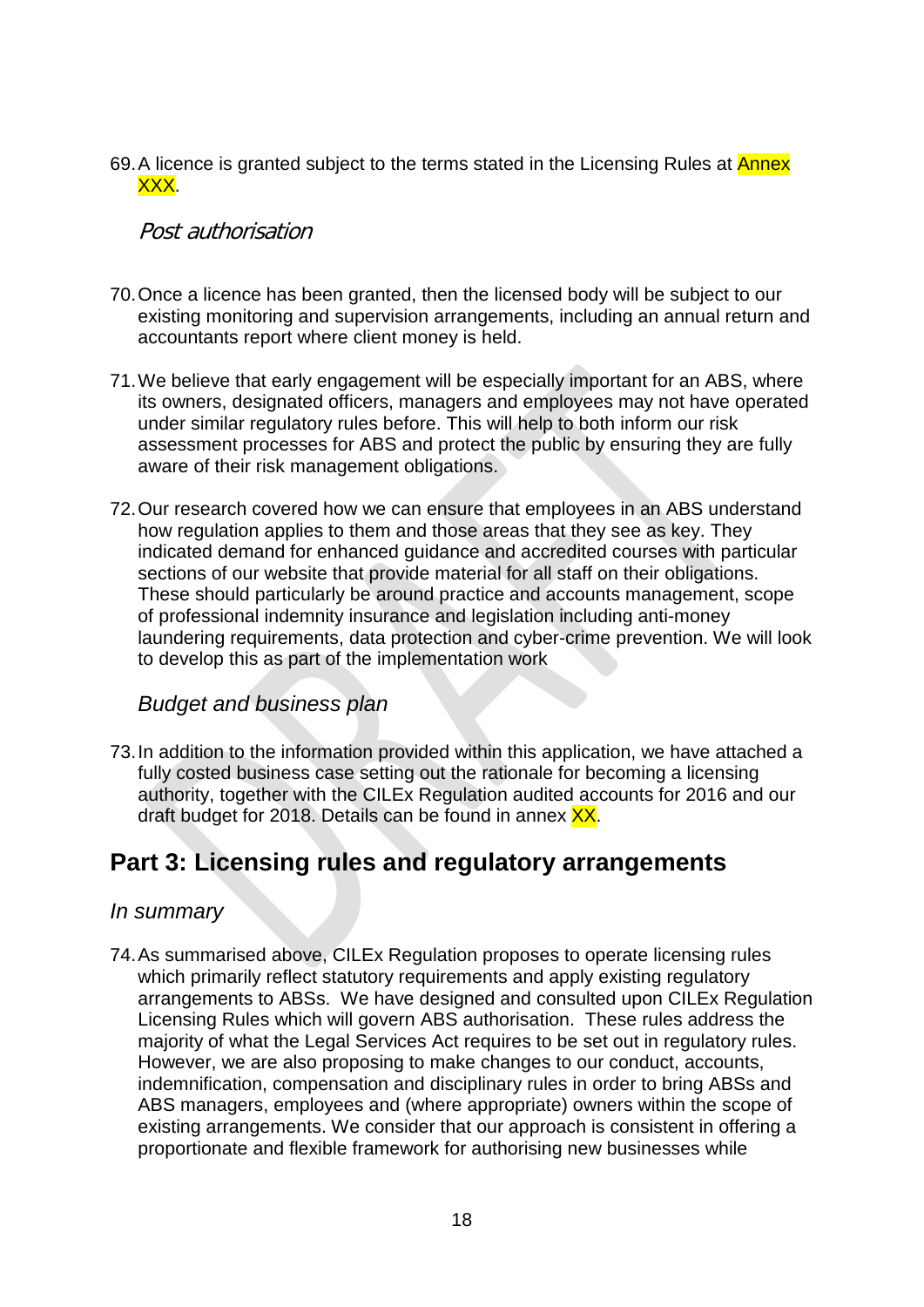maintaining robust consumer protection and adherence to the legislative framework.

## <span id="page-18-0"></span>*The CILEx Regulation Licensing Rules*

- 75.The proposed CILEx Regulation Licensing Rules set out the approach to authorising entities including:
	- approval criteria for entities;
	- conditions that apply to all ABSs and the discretion to apply additional conditions on an ABS licence where justified by identified risks;
	- criteria for approval of designated officers, namely managers, owners holding a restricted interest, Head of Legal Practice (HoLP) and the Head of Finance and Administration (HoFA) and managers;
	- procedure for suspension or revocation of a licence in appropriate circumstances; and
	- rights of review and appeal against decisions made.
- 76.For the avoidance of doubt the CILEx Regulation Licensing Rules contain the provisions required under Part 5 and Schedule 11 of the Legal Services Act. These rules are attached at Annex 1. The additional annexes include those rules that will require changes to enable them to extend to licensed bodies. *Amendments to the Rules have been consulted on.* While some changes have been made since the initial consultation there have not been substantive changes in policy or approach over that time.
- 77.Below we have summarised the regulatory requirements which will be applicable to ABSs and set out how these are consistent with LSB rules and guidance on licensing applications.

<span id="page-18-1"></span>*'Fit and proper' assessments*

- 78.We will extend our current arrangements to licensed bodies where any owner, HoLP, HoFA or manager will be required to declare prior conduct. This means they are required to provide information on past conduct that may affect their suitability to own and manage an entity.
- 79.Prior conduct covers past criminal convictions, financial orders and matters relating to whether a person is fit to own or manage an entity, and has been updated to incorporate wider declarations which CILEx Regulation believes are necessary for all those it regulates. Those applying for authorisation or approval under the fit and proper criteria will be required to complete a Disclosure Barring Service (DBS) check.
- 80.The procedure for dealing with whether someone is fit and proper will be the same as that for dealing with fitness to own declarations but based on new criteria.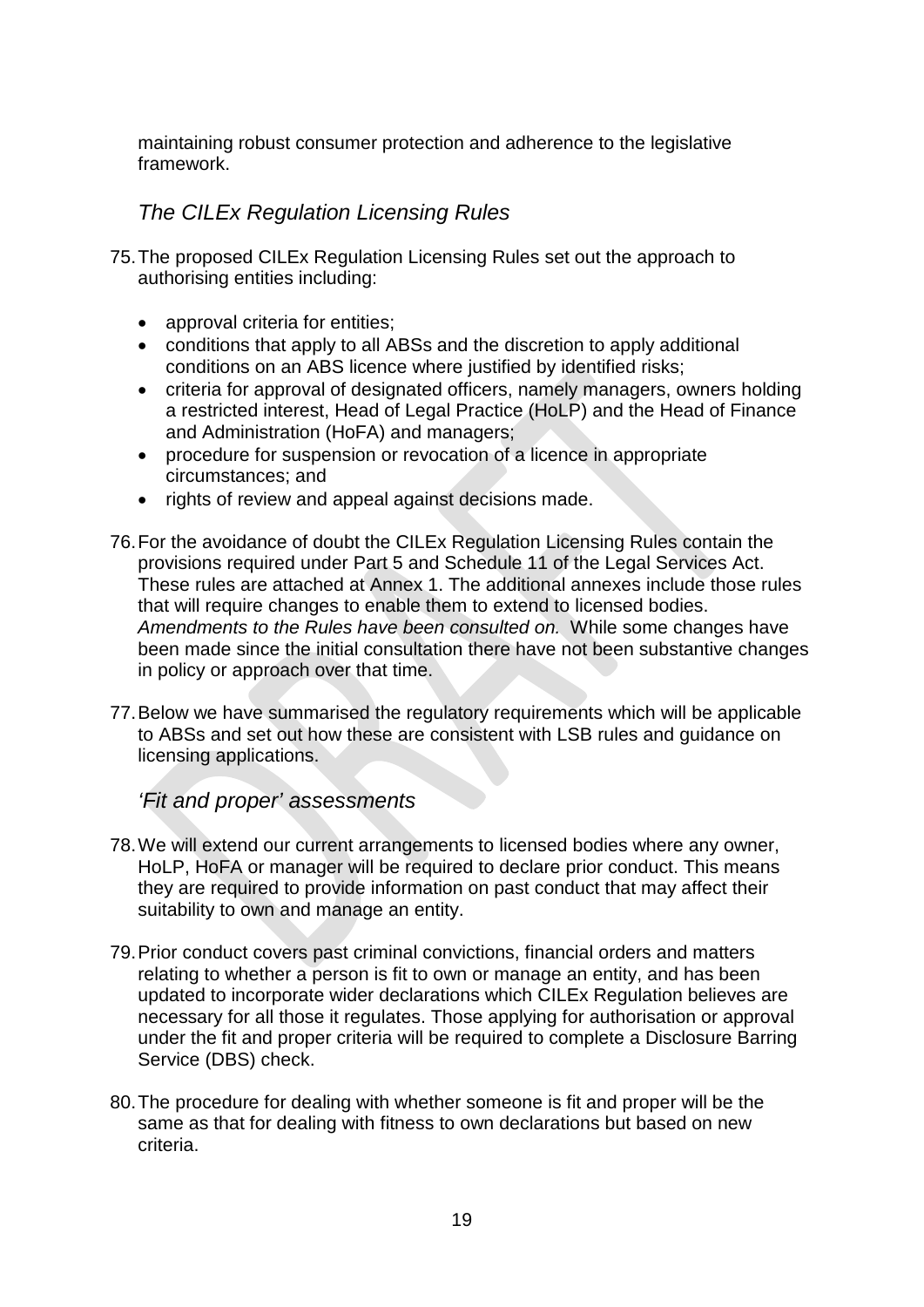- 81.Under the CILEx Regulation Licensing Rules the Professional Conduct Panel (PCP) will have power to consider whether an owner, designated officer or manager is a fit and proper person. This will be deemed a decision on fitness to own. The Panel will be provided with guidance in considering fit and proper declarations.
- 82.The fit and proper assessment is a key safeguard for protecting the public interest and consumers, in keeping with the regulatory objectives. The test is set out in the CILEx Regulation Licensing Rules and in the case of restricted interest holders is supplemented by the approval criteria at paragraph 6 of Schedule 13 to the Legal Services Act. We have not sought to duplicate the Schedule 13 requirements as to approval of owners but have cross-referenced these provisions in the rules to make the position clear.
- 83.The owners, HoLPs, HoFAs and managers of a licensed body will have an ongoing duty to make declarations to CILEx Regulation to enable us to protect the public and consumers by assessing that they remain fit to be in these roles. In addition, ABSs and owners have ongoing duties under Schedule 13 of the Legal Services Act to notify the regulator of certain changes in ownership.
- 84.We are proposing to exercise our discretion to deem all partners in a partnership restricted interest holders (see our definition of 'owner' in the CILEx Regulation Licensing Rules). Based upon current trends in respect of existing licensing authorities we would firstly typically expect an ABS to choose an incorporated model. In a partnership and particularly partnerships 'at will', there is a risk of significant authority and influence within the business being held by any partner. This control could operate distinct to the main tests for assessing materiality of ownership and influence in Schedule 13 which primarily relate to shares / capital held / profits and voting rights. Assessing ownership interests under paragraph 3 of Schedule 13 to the Act is also complex and could easily place a disproportionate burden on applicants bearing in mind the legal duty on applicants to identify all restricted interest holders. We consider that, in line with the discretion set out in the legislation, deeming all partners restricted interest holders is a more proportionate and reliable approach.

#### <span id="page-19-0"></span>*Head of Legal Practice and Head of Finance and Administration*

- 85.As required by the Legal Services Act the rules place an obligation on all ABSs to have a Head of Legal Practice (HoLP) and Head of Finance and Administration (HoFA). We consider this a helpful provision in promoting and facilitating compliance within the firm as well as for reporting problems to the regulator.
- 86.In determining whether to approve a person for any of these roles, CILEx Regulation will consider:
	- eligibility under the CILEx Regulation Licensing Rules;
	- whether they have met the fit and proper criteria;
	- their level of seniority within the business; and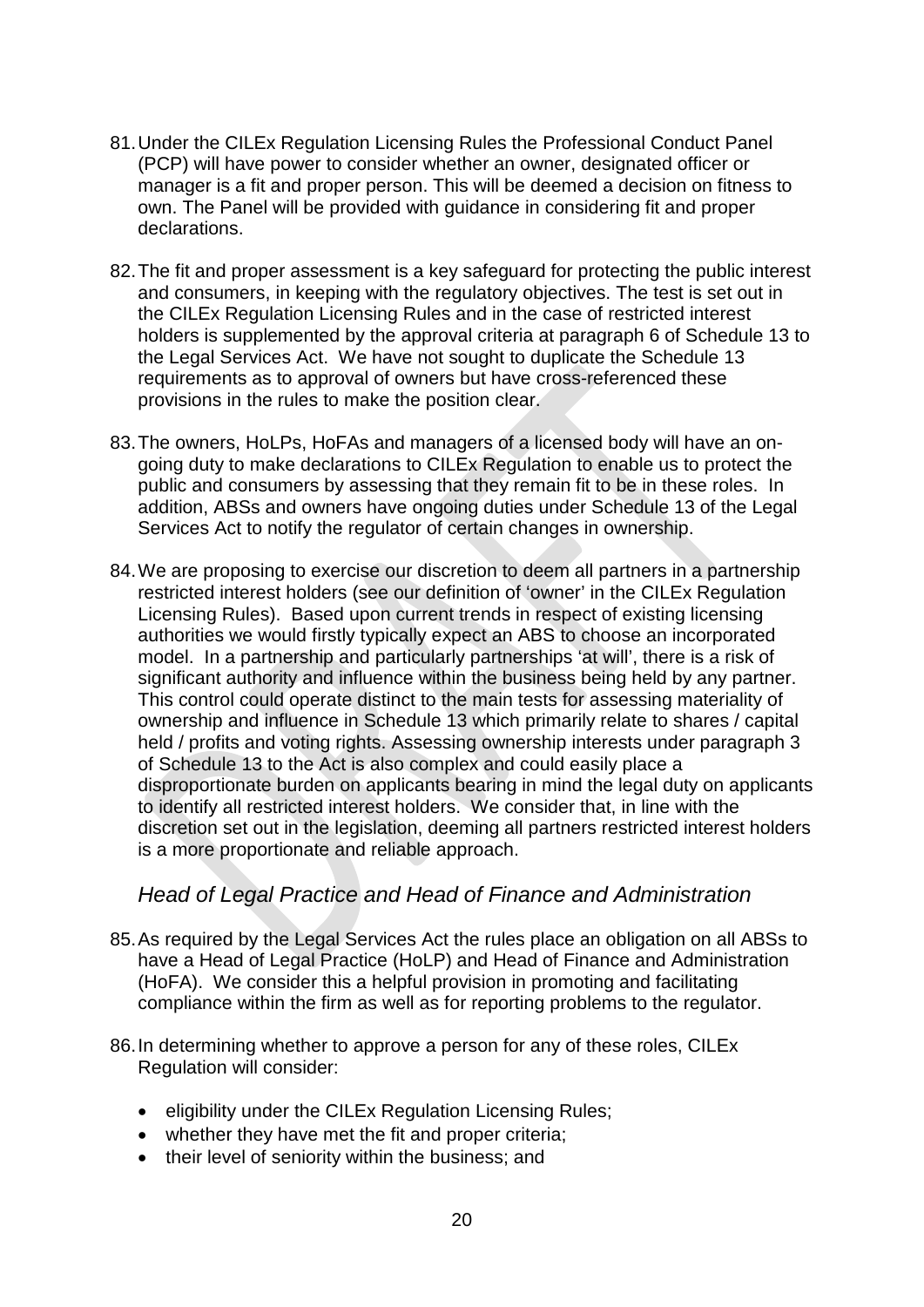- their competence under CILEx standards for practice management (HoLP) or finance and administration (HoFA);
- 87.The HoLP must be an authorised person in relation to one or more of the licensed activities and approved by CILEx Regulation as well as a manager or employee of the licensed body.
- 88.The HoFA of a licensed body must be a manager or employee of the licensed body and approved by CILEx Regulation. We have not sought to impose an obligation on HoFA's to hold some form of financial or accounting qualification as it is considered that this would be disproportionate and too onerous for most small businesses to comply with.
- 89.We would expect HoLPs and HoFAs to demonstrate that they are ready and able to undertake the role however. Prior experience in a similar role would not be a strict requirement. In the absence of this though we would ordinarily expect applicants for such posts to be prepared to undertake some form of training or other professional development in this area to prepare for the role. Our guidance notes to the application will make this clear for applicants.
- 90.HoLPs and HoFAs would not need to necessarily hold a very senior position in the firm (though we would typically expect this to be the case). However, where this is not the case we would need to be satisfied that the individual has access to all relevant information about the business and that there are sound governance arrangements in order to enable the unfettered and effective fulfilment of the relevant duties at all times.

## <span id="page-20-0"></span>*Regulation of conduct*

- 91.The Code of Conduct sets out nine principles, with supporting outcomes which the regulated community are expected to meet when delivering legal services.
- 92.The Code of Conduct is applicable to all members of CILEx, regardless of the grade in which they are registered, CILEx Practitioners and CILEx authorised entities. It is intended to apply equally to all, regardless of the type of work they undertake or the model through which they practice, i.e. employed, self-employed or an owner or manager of an entity. Other regulatory provisions will also apply to those who are subject to the Code, dependent upon type of work. For the purposes of ABS, the conduct provisions are also to be applied directly to all managers and employees of the ABS in accordance with section 83(5)(c) of the Legal Services Act.
- 93.The Code's nine principles incorporate behaviours required of someone who may own a CILEx authorised entity and for those who have gained practice rights. The principles are supported by outcomes and provide the regulated community with information on how to adhere to each principle.
- 94.For those subject to the Code of Conduct it applies both in the professional work they undertake and where relevant to their personal conduct.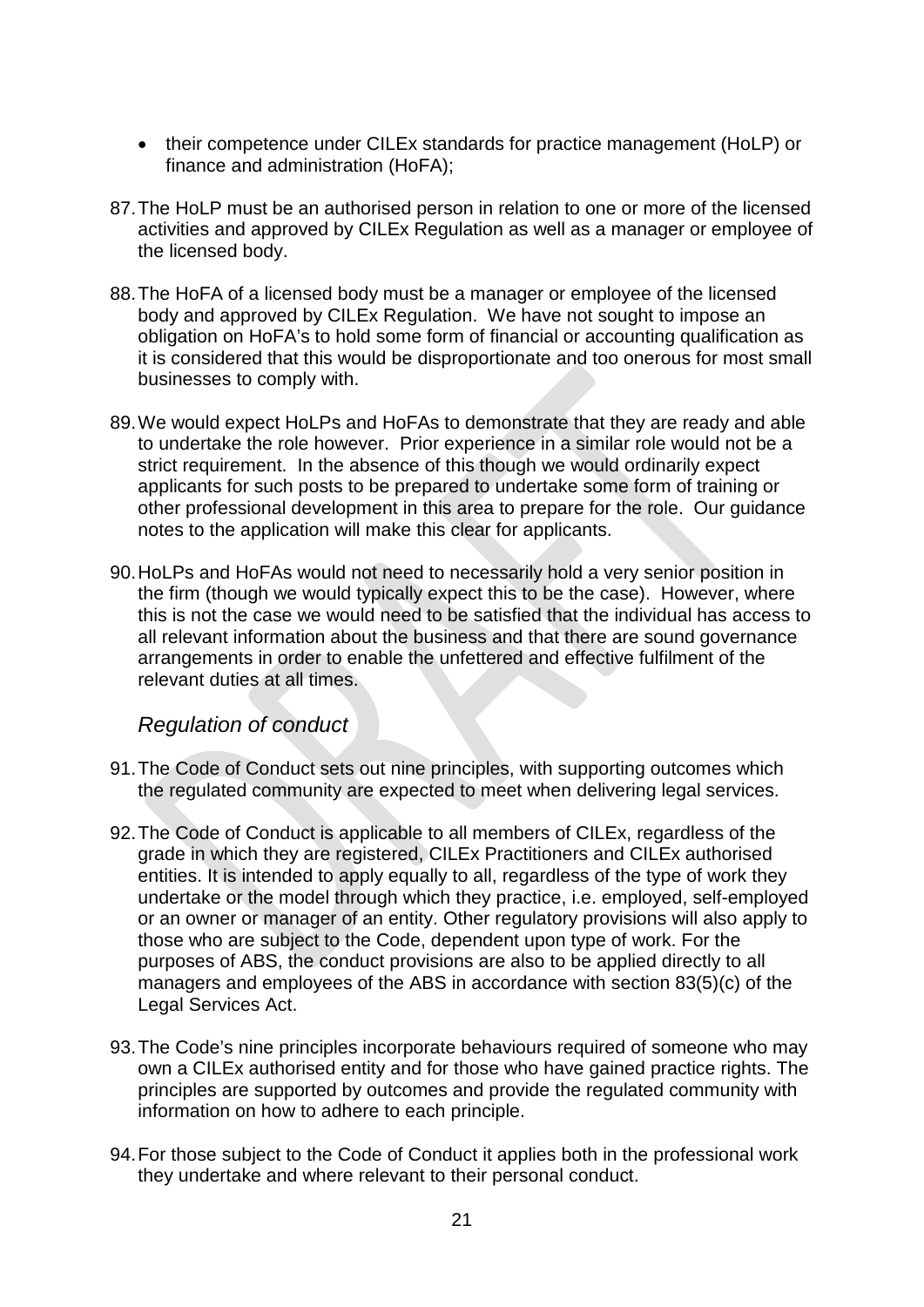95.The Code of Conduct will be extended to include licensed bodies and those who work in them. A draft is attached as Annex XXX

#### <span id="page-21-0"></span>*Indemnity arrangements*

- 96.CILEx Regulation prescribes that an entity authorised by it must have in place Professional Indemnity Insurance (PII). We will extend our PII scheme to include licensed bodies.
- 97.This will ensure that consumers using a licensed body will receive the same level of protection as they would if they were using an existing CILEx authorised entity. All bodies licensed by CILEx Regulation will therefore be required to demonstrate that they have in place suitable PII arrangements, which meet the minimum conditions set by CILEx Regulation in the CILEx Regulation PII Rules and Minimum Wording.
- 98.Activity that falls outside regulated or reserved activity will not be subject to professional indemnity insurance provisions. Where services conducted by the licensed body fall outside of the scope of the insurance, the licensed body will be required to make this clear to clients.
- 99.Changes intended to be made to extend the CILEx Regulation PII Rules and Minimum Wording are set out in Annexes XX and XX.

#### <span id="page-21-1"></span>*Compensation arrangements*

- 100. CILEx has in place a Compensation Fund to recompense clients of a CILEx Authorised Entity who have incurred a loss due to the dishonesty, misappropriation or failure to account of that Authorised Entity, its owners or employees. Civil liability claims, such as for professional negligence, are generally covered by the insurance that an entity must have in place.
- 101. CILEx Regulation will extend the application of the Compensation Arrangements Rules to licensed bodies as we consider that there should be the same level of protection for client money and other assets held by a licensed body as for regulated non-ABS.
- 102. The revised CILEx Regulation Compensation Arrangements Rules are attached as **Annex XX**

#### <span id="page-21-2"></span>*Complaint handling*

- 103. CILEx Regulation has clear guidance in place for its regulated entities for complaint handling. There have been no complaints against CILEx Authorised Entities to LeO so far.
- 104. CILEx Regulation will require applicants seeking to become a licensed body to demonstrate as part of the licensing application process compliance with the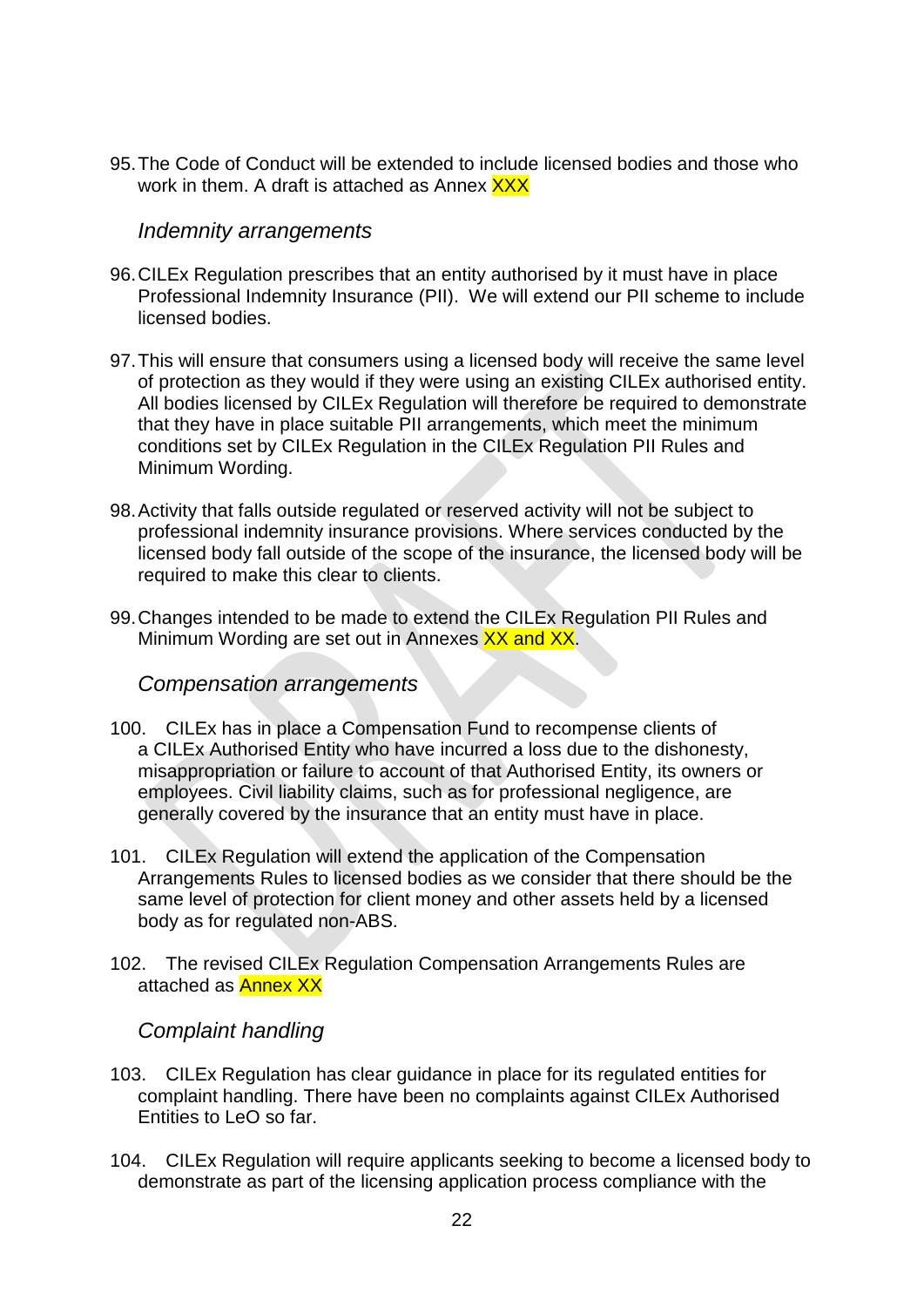Code of Conduct and Guidance on Complaints Handling. We will also require licensed bodies to demonstrate this in annual returns and during visits. They will be required to comply with the requirement to provide information to consumers about the availability of Alternative Dispute Resolution (ADR).

- 105. CILEx Regulation continues to monitor the complaints handling procedures of self-employed CILEx members delivering unreserved work to ensure that minimum standards of complaints handling are met and that self-employed CILEx members have complaints handling procedures in place which signpost to the Legal Ombudsman where appropriate.
- 106. CILEx Regulation will continue to survey CILEx members and consumers with the aim of gathering information about trends in conduct and service matters. This will be extended to include licensed bodies. The data gathered is used to inform members and entities about potential risks and how they may improve the service they offer to consumers. It also feeds into our risk assessment processes.
- 107. The requirements on complaints handling and ADR requirements will be extended to apply to licensed bodies. A copy of the guidance is attached as Annex XXX.

## <span id="page-22-0"></span>*Resolution of regulatory conflicts*

- 108. The issue of regulatory conflict in relation to licensed bodies is covered by the Framework Memorandum of Understanding signed by the approved regulators, licensing authorities and other regulators or professional bodies involved in licensed bodies. This was accepted by the LSB as contributing to the requirements of s.54 of the Act.
- 109. CILEx Regulation co-operates with other regulators of legal entities so that regulation is conducted effectively and efficiently in the public interest.

## <span id="page-22-1"></span>*Internal appeals and appellate body*

110. The IDAR (to be known as the Enforcement Rules) has been broadened by the Licensing Rules to allow CILEx Regulation to consider additional processes required under Part 5 of and Schedule 11 to the Act. We have no evidence of the application of these rules to our authorised entities or managers so far but our enforcement processes are recognised as providing a high standard of protection for the public and the legal profession.

#### 111. These are:

- a review of decisions to disqualify any person working at a licensed body; which includes the owners, designated officers, managers and employees;
- a review of any disqualification decision; and
- a review of decisions in regard to the granting of, revocation of or other change to a licence.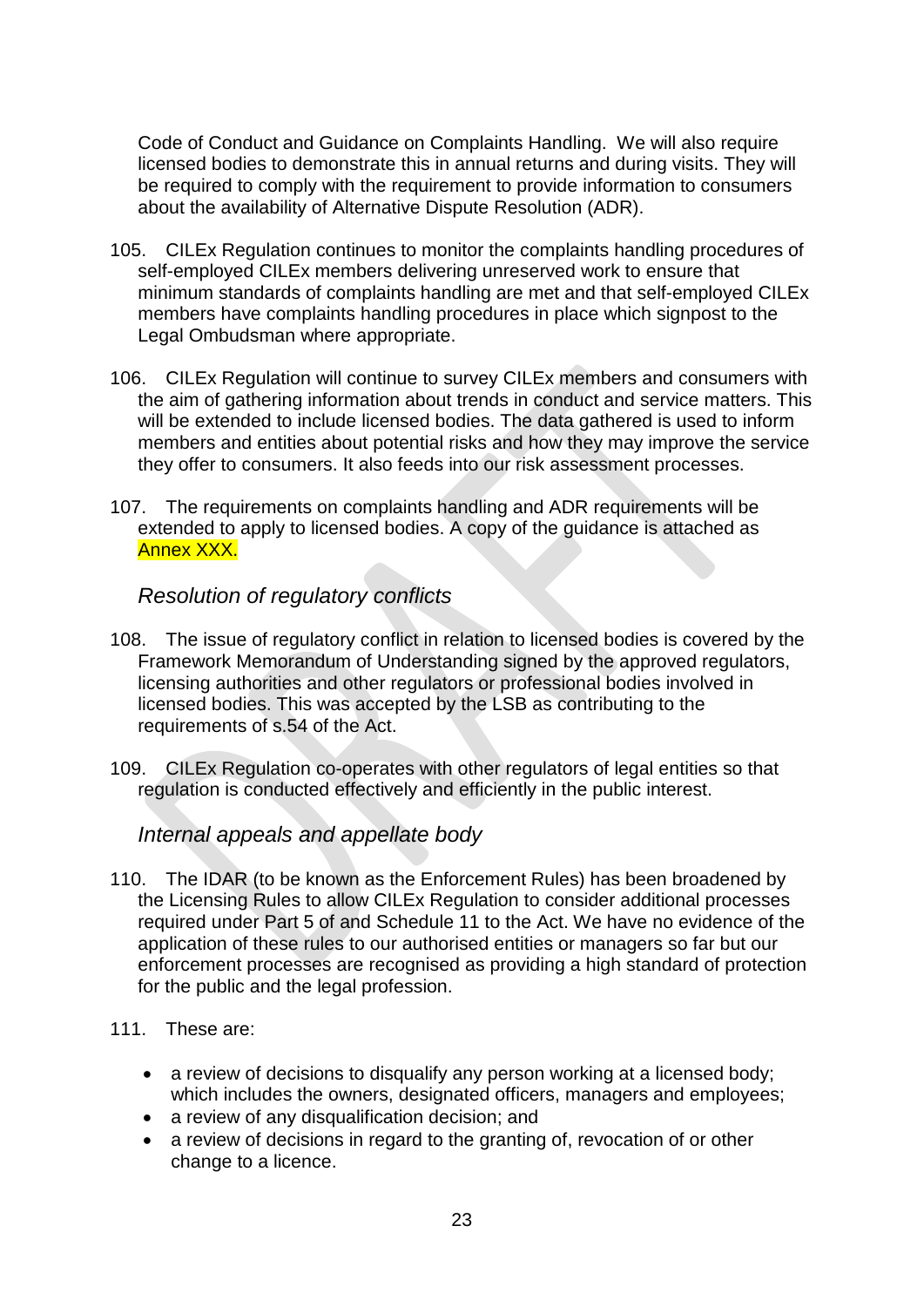- 112. These will allow the Disciplinary Tribunal to consider and review the decisions made by CILEx Regulation. As with current decisions of the Disciplinary Tribunal there will be an appeal available under part IV of the IDAR to the Appeals Panel.
- 113. Where an owner of a licensed body considers that an unfavourable decision has been made by the Appeals Panel, the Licensing Rules will incorporate a right to appeal to an appellate body.
- 114. CILEx Regulation has opted to apply to the HM Courts and Tribunal Service (HMCTS) for these appeals to be made to the General Regulatory Chamber of the First Tier Tribunal. We consider this to be the obvious choice and are satisfied that this Chamber can provide an appropriate level of specialist and independent scrutiny to decisions made.
- 115. A Justice Impact Test has been submitted and approved, and we have agreed the cost structure for any appeals that may be heard. An order formally making the appointed under section 80 of the Legal Services Act would be required in due course. We recognise the timescale for implementation may be affected by external factors and would seek permission to put in place interim arrangements as necessary pending formal approval.

#### <span id="page-23-0"></span>*Accounts Rules*

- 116. CILEx has in place Accounts Rules which prescribe arrangements for managing client and office money. The Accounts Rules apply to all those practising in an authorised entity. These are needed because of the significant risks which arise if necessary controls are not in place. These rules are seen as proportionate and clear to follow by our authorised entities and the evidence from our visits and reviews is that they are providing the necessary protection to consumers.
- 117. CILEx Regulation has considered how to extend the application of the Accounts Rules to licensed bodies and has made contextual changes to provide greater clarity on the application of the Rules. It will also require the individual acting as the Head of Finance and Administration in the licensed body to have the necessary knowledge of the Accounts Rules, and skills and experience in managing financial elements. We consider that there should be the same level of protection for client money and other assets held by a licensed body as for other CILEx authorised entities.
- 118. CILEx Regulation has clarified within the rules that they only apply to the provision of any regulated legal activity or other legal services by licensed bodies. The Accounts Rules will not apply to other complementary non-legal services provided by licensed bodies. We will be encouraging the adoption of best practice for new licensed bodies and considering how they use external support to both minimise risk and strengthen their entity.
- 119. A tracked copy of the proposed rules can be found at Annex XXXX.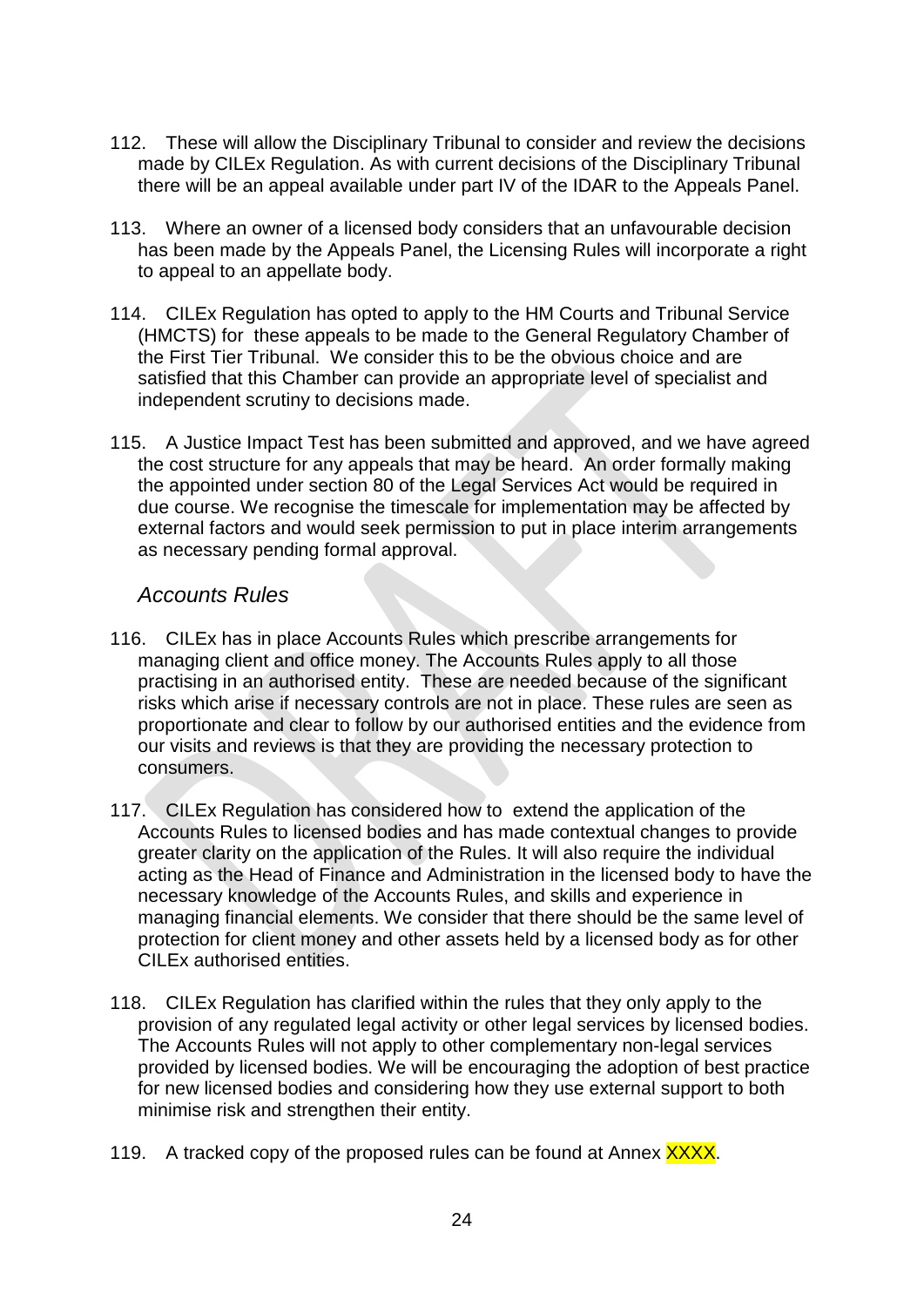## <span id="page-24-0"></span>*Authorisation Rules*

- 120. The CILEx Regulation Authorisation Rules, which apply only to regulated non-ABS, set out how an applicant entity may be authorised as a CILEx Authorised entity. These rules have been in place since 5 January 2015 when CILEx began to authorise and regulate entities to conduct reserved and regulated legal activities. They have provided both the necessary mechanisms for us to authorise entities and to set out clearly the procedures we will follow to those applicants whose applications would not meet the standards that we require.
- 121. However, with the application to become a licensing authority, CILEx Regulation will clarify to applicants that the Authorisation Rules will only apply to non-ABS entities and that the CILEx Regulation Licensing Rules will cover applicants wishing to become an ABS.
- 122. The definition of authorised entity in the Rules does not currently include licensed bodies but it will be used more widely to cover both licensed bodies and regulated non-ABS in the Code of Conduct, in other CILEx Regulation Rules and in other related communications including websites and handbooks.
- 123. This will make it easier for consumers to understand rather than creating an additional title and will be in line with the approach adopted by other regulators.
- 124. We will also make minor contextual changes to wording. A tracked change copy of the rules can be found at Annex XXXX.

# <span id="page-24-1"></span>**Part 4: Promoting the regulatory objectives**

125. The Act sets out eight objectives which licensing authorities must promote. CILEx Regulation promotes these objectives in its work and will extend this to licensing once it becomes a licensing authority.

#### <span id="page-24-2"></span>**Protecting and promoting the public interest and the interests of consumers**

- 126. The protection and promotion of the interests of consumers and the public is at the heart of our regulatory arrangements. This is enshrined in our Code of Conduct and risk based approach to authorisation and supervision of entities.
- 127. Our current regulatory arrangements will be applied to licensed bodies to protect and promote the public interest. They include the Code of Conduct, Accounts Rules, Authorisation Rules, Professional Indemnity Insurance Rules, Compensation Rules and the Investigation, Disciplinary and Appeal Rules.
- 128. The new Licensing Rules will ensure continuation of licensing by specialism based on the competence of individuals in the body. This assures the public and consumers that the licensed body has suitably competent advisors in delivering legal services and allows them to identify the appropriate legal service for their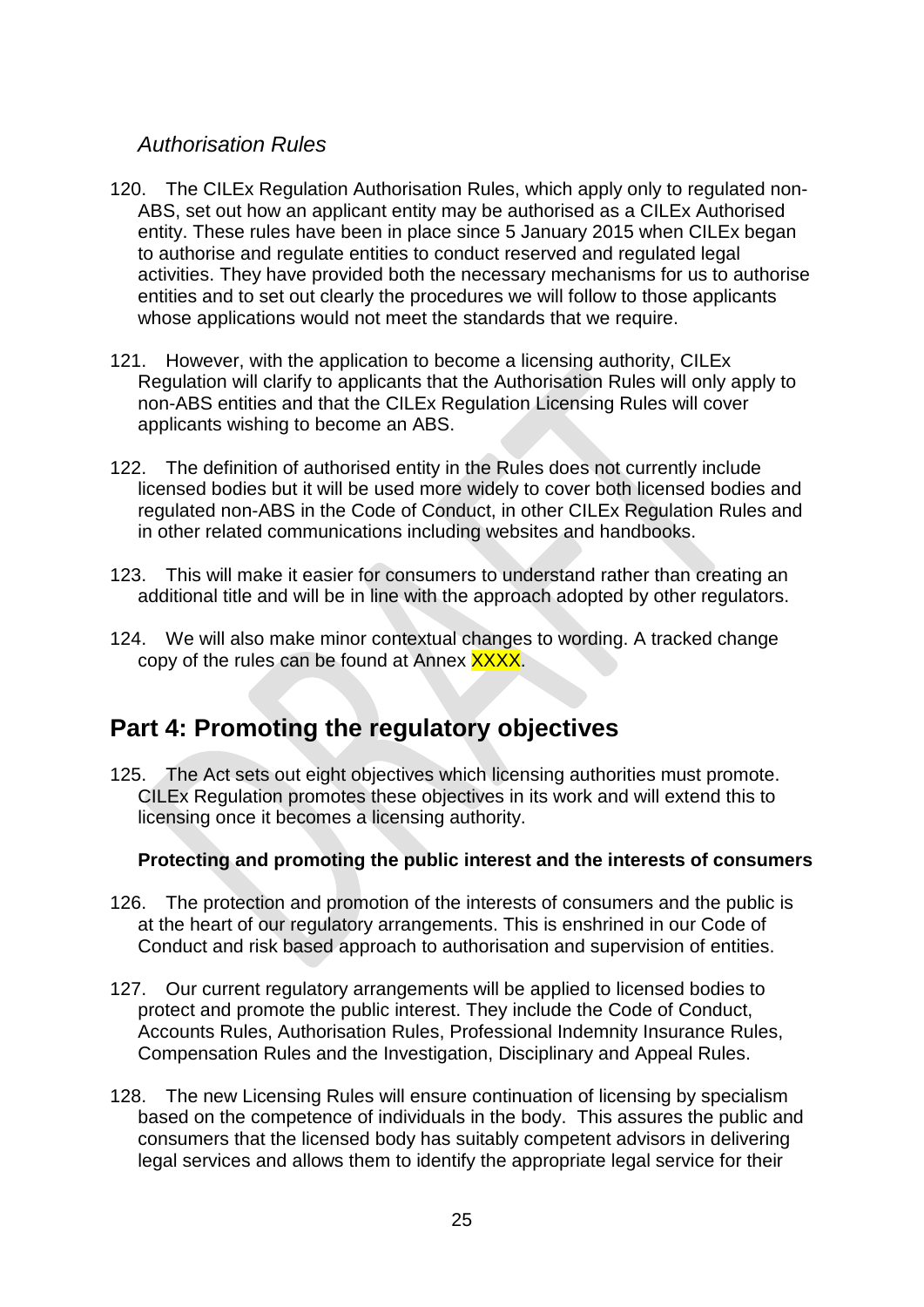need. This will include the responsibilities of the owners, designated officers, managers and employees.

- 129. A Directory of licensed bodies will identify clearly to consumers the reserved or regulated legal activities the body has been assessed as able to deliver, as well as the roles for which individuals have been approved.
- 130. Our existing complaints handling and disciplinary processes will apply to licensed bodies, their owners, designated officers, managers and employees, protecting consumers by handling complaints about conduct with recourse to proportionate and adequate penalties.
- 131. We will continue to seek feedback from consumers through the consumer section of our website and through our wider consumer engagement activities. The education of our regulated community will include licensed bodies with a view to improving services to consumers and thereby protecting and promoting their interests.
- 132. The risk based approach to licensing and supervision of licensed bodies will enable regular assessments to be made of the risks that licensed bodies may pose to the delivery of the regulatory objectives, particularly protection and promotion of the interests of consumers and the public. This same approach is used for regulated non-ABS.

#### <span id="page-25-0"></span>**Supporting the rule of law**

- 133. The regulation of licensed bodies, their owners, designated officers, managers and employees will maintain public confidence in the mechanisms which protect the rule of law and protect the belief that balanced rights and responsibilities provide just outcomes for citizens. CILEx Regulation has experience of achieving this objective through its scheme of regulation of authorised non-ABS.
- 134. CILEx Regulation will continue to regulate in a manner consistent with the rule of law, and ensure that its regulation is accessible and consistent.

#### <span id="page-25-1"></span>**Improving access to justice**

- 135. We will look to expand the sector by bringing new specialist licensed bodies into the market to provide legal services, improving access to the profession, increasing choice of routes to regulation and the allowing for innovative approaches to the delivery of legal services.
- 136. Increasing opportunities for our diverse membership will help reduce barriers this part of the profession may face and which limit their current ability to set up a licensed body.
- 137. The social and economic background of CILEx lawyers setting up licensed bodies will serve to widen opportunities for consumers to seek assistance from organisations made up of individuals from similar backgrounds. This will help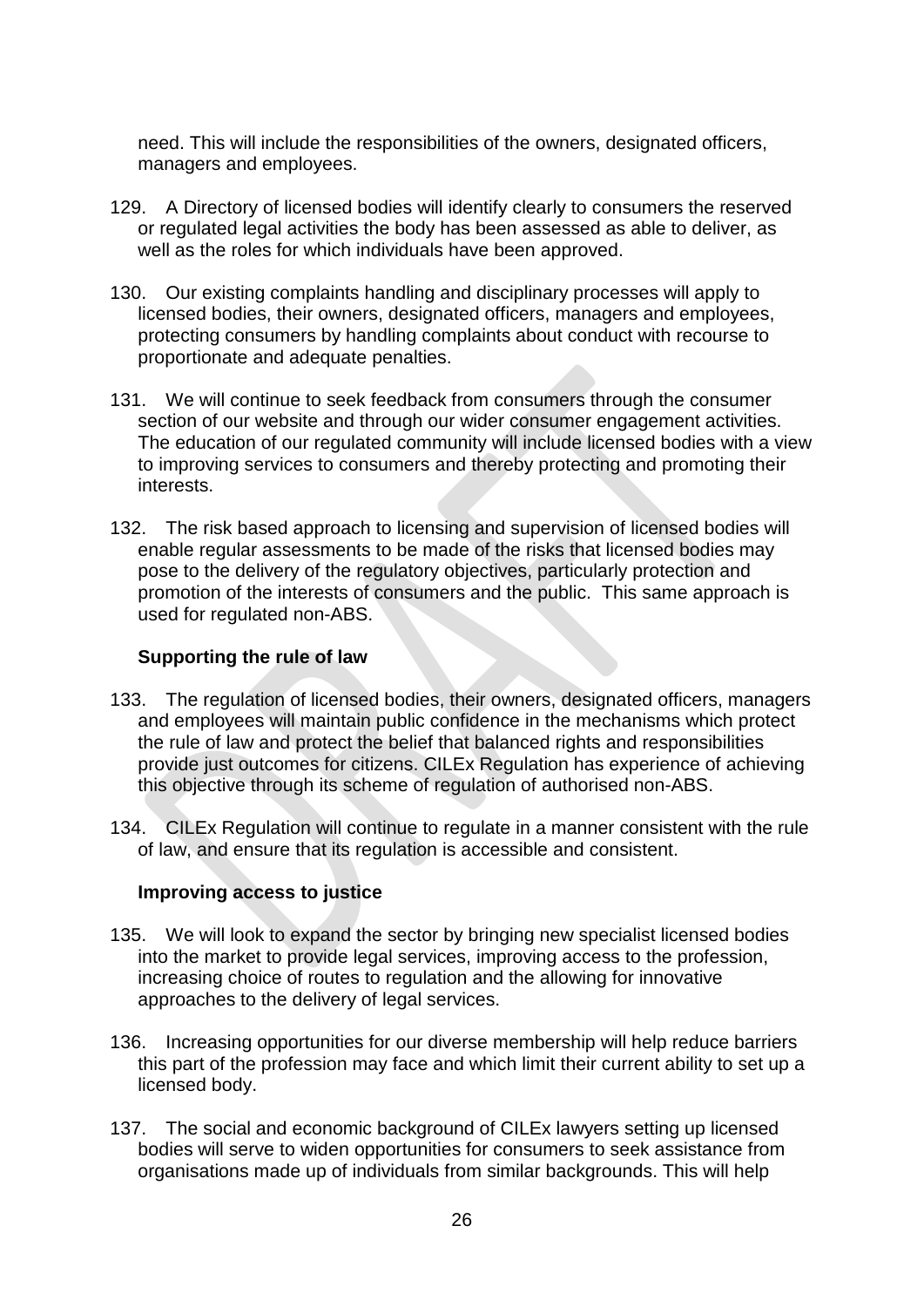make legal services available that reflect the needs of the local community and improve access for consumers.

138. In terms of receipt of applications the CILEx Licensing Rules specifically require decision makers to have regard to the objective improving access to justice.

#### <span id="page-26-0"></span>**Promoting competition in the provision of services provided by authorised persons**

- 139. By extending licensing to the diverse CILEx membership under our outcomes focused, risk based model of regulation, we will increase the ability of individuals to set up licensed bodies and to develop innovative methods for delivering legal services. This will improve competition in the market for the benefit of consumers.
- 140. Consumers will be able to seek services from licensed bodies with the assurance that CILEx Regulation has undertaken an assessment of risks that the entity may pose and regulate accordingly.

#### <span id="page-26-1"></span>**Encouraging an independent, strong, diverse and effective legal profession**

- 141. Extending our regulation to include licensed bodies will allow new legal service provider organisations to be set up, allow external investment and non-lawyer management, and will help to encourage a diverse range of legal service providers.
- 142. Our authorisation process supports our diverse regulated community by avoiding artificial barriers or discriminatory hurdles.

#### <span id="page-26-2"></span>**Increasing public understanding of the citizen's legal rights and duties**

143. CILEx Regulation will continue to engage with the regulated community, including licensed bodies, to gain a better understanding of consumer expectations, to inform consumers of their legal rights and responsibilities and to empower them with confidence about where how to access advice and representation.

#### <span id="page-26-3"></span>**Promoting and maintaining adherence to the professional principles**

144. The professional principles govern the behaviour of authorised persons. They firmly place a responsibility on authorised persons to act in a manner consistent with the status of belonging to a profession and are set out in the Code of Conduct. In the case of licensed bodies the application of the Code is extended, as it is with regulated non-ABS, to all who deliver legal services in the organisation.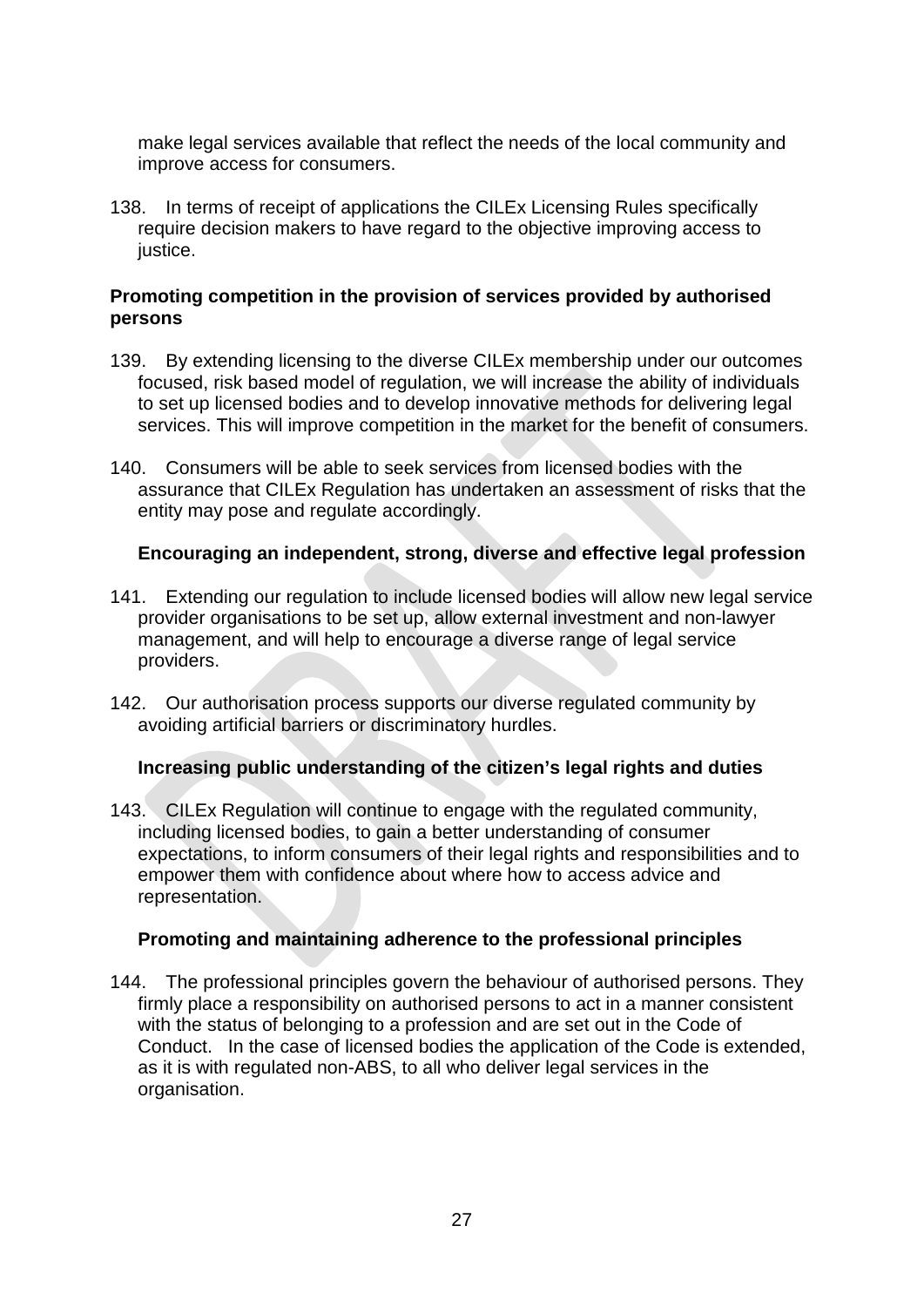# <span id="page-27-0"></span>**Part 5: Governance, Resources and Stakeholder engagement**

#### <span id="page-27-1"></span>**Governance**

145. We have set out in Part 1 the governance arrangements that we have in place to ensure separation between the regulatory and representative bodies. The following chart shows the current governance structure that we have in place to provide oversight.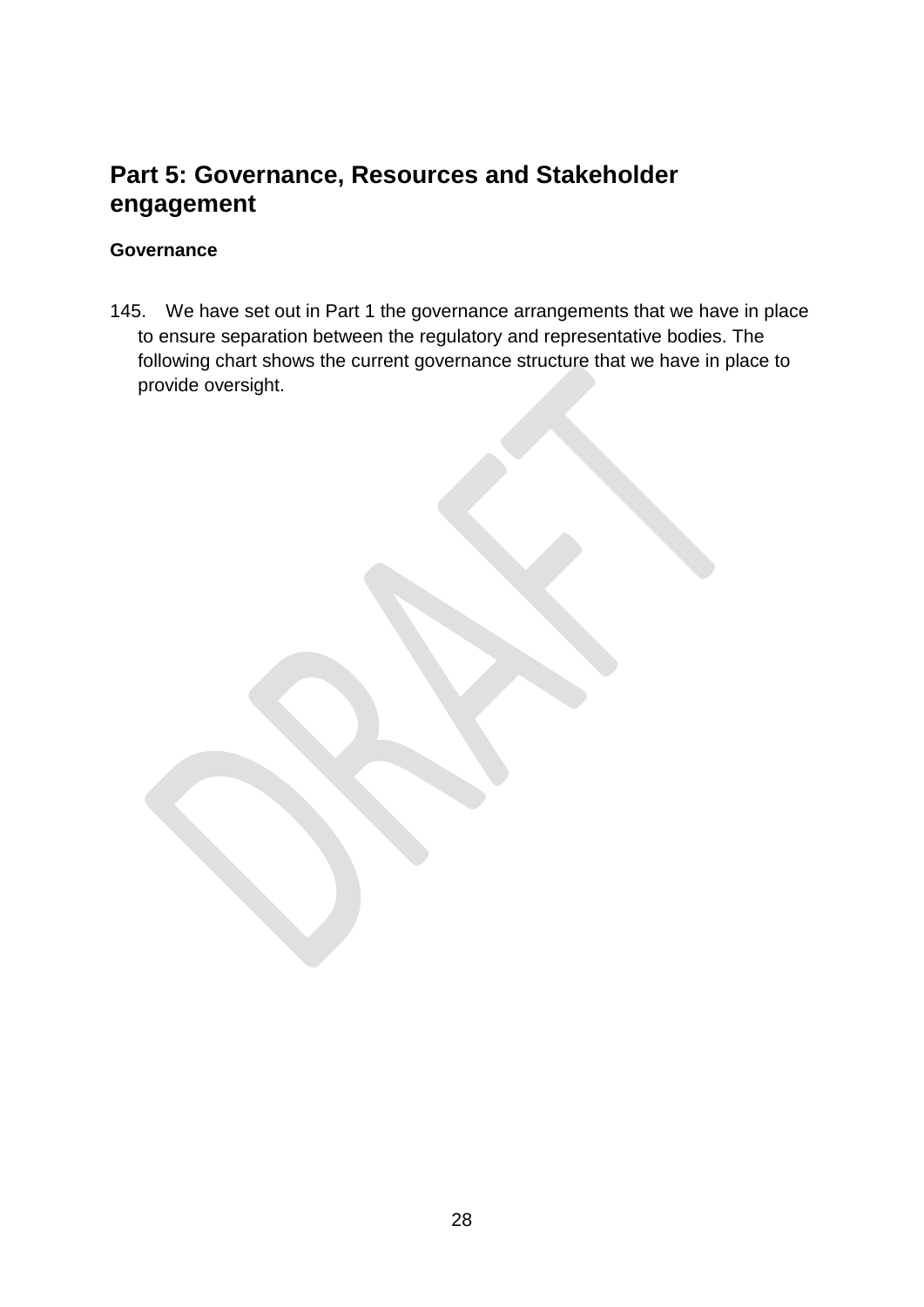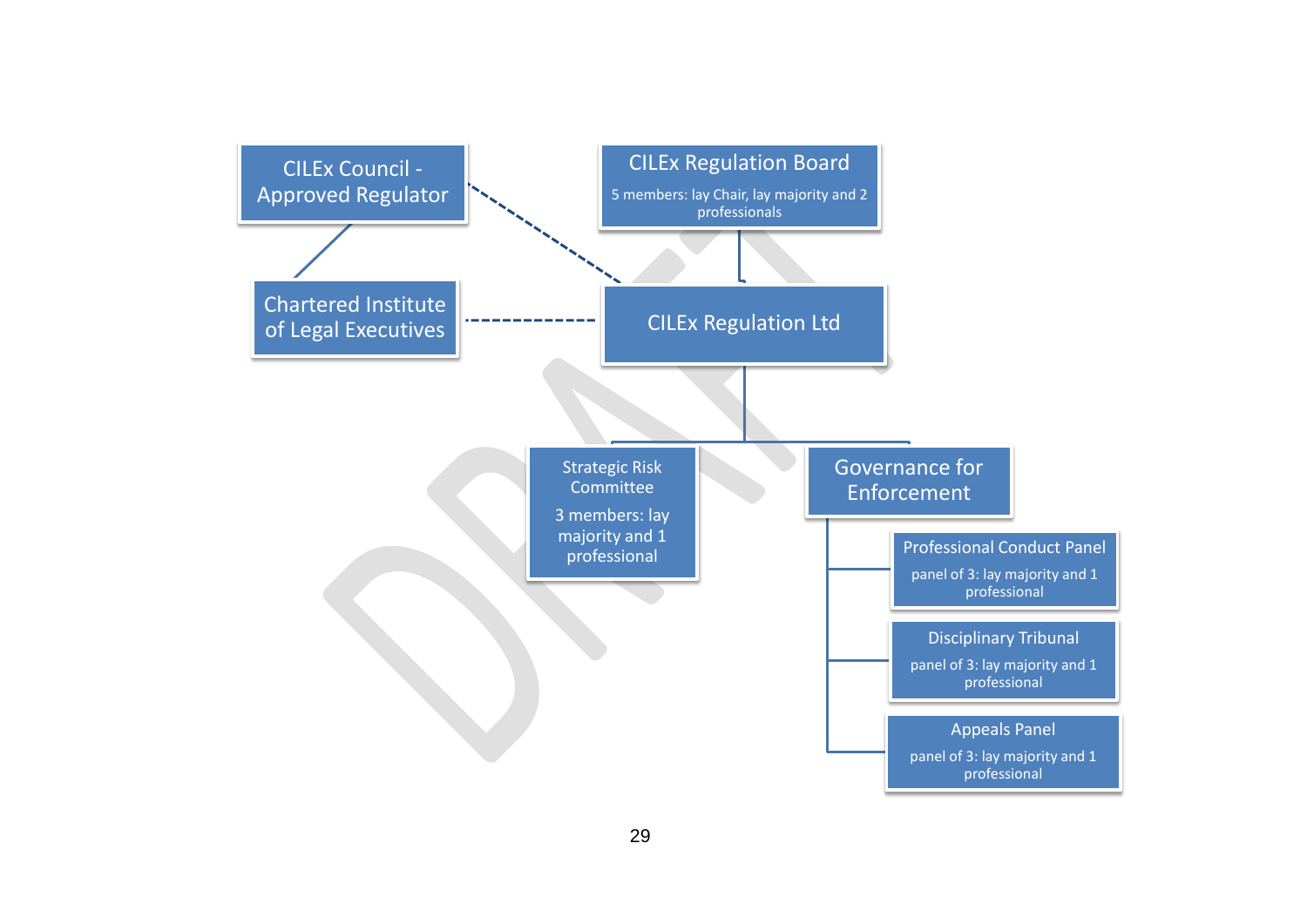- 146. We are aware of proposed changes to the governance structure at CILEx but this will not impinge on regulatory independence.
- 147. The organisational chart on the following page sets out our current staffing structure for CILEx Regulation and how this allows for strong communication between the various sections involved in delivering licensing to our regulated community.
- 148. The CILEx Regulation Board has overall responsibility for [our strategy,](http://www.cilexregulation.org.uk/%7E/media/pdf_documents/cilex-regulation/corporate/cilex-regulation-strategy-2017-19-final.pdf?la=en) performance and management. There are currently five seats on the Board, with a lay majority. The three lay members include the lay Chair. The other 2 professional members are Chartered Legal Executives.
- 149. The Board meets several times a year to oversee and direct the work of CILEx Regulation. One professional and one lay member have joint lead responsibility for oversight of Practitioner and Entity Authorisation and Supervision and for Education and Standards. The other professional and lay member has joint lead responsibility for oversight of Enforcement, Consumer and Stakeholder Engagement, promotion of Equality and Diversity, and Governance.
- 150. We have a number of independent committees to support the assessment and enforcement processes made up of a mixture of professional and lay members.
- 151. The ABS application process will be informed by the Strategic Risk Committee which provides oversight on the development and application of the risk framework as well as providing an internal review of decisions to refuse or revoke a licence.
- 152. We are confident that the current arrangements we have in place are sufficiently robust to deal with any risks associated with becoming a licensing authority.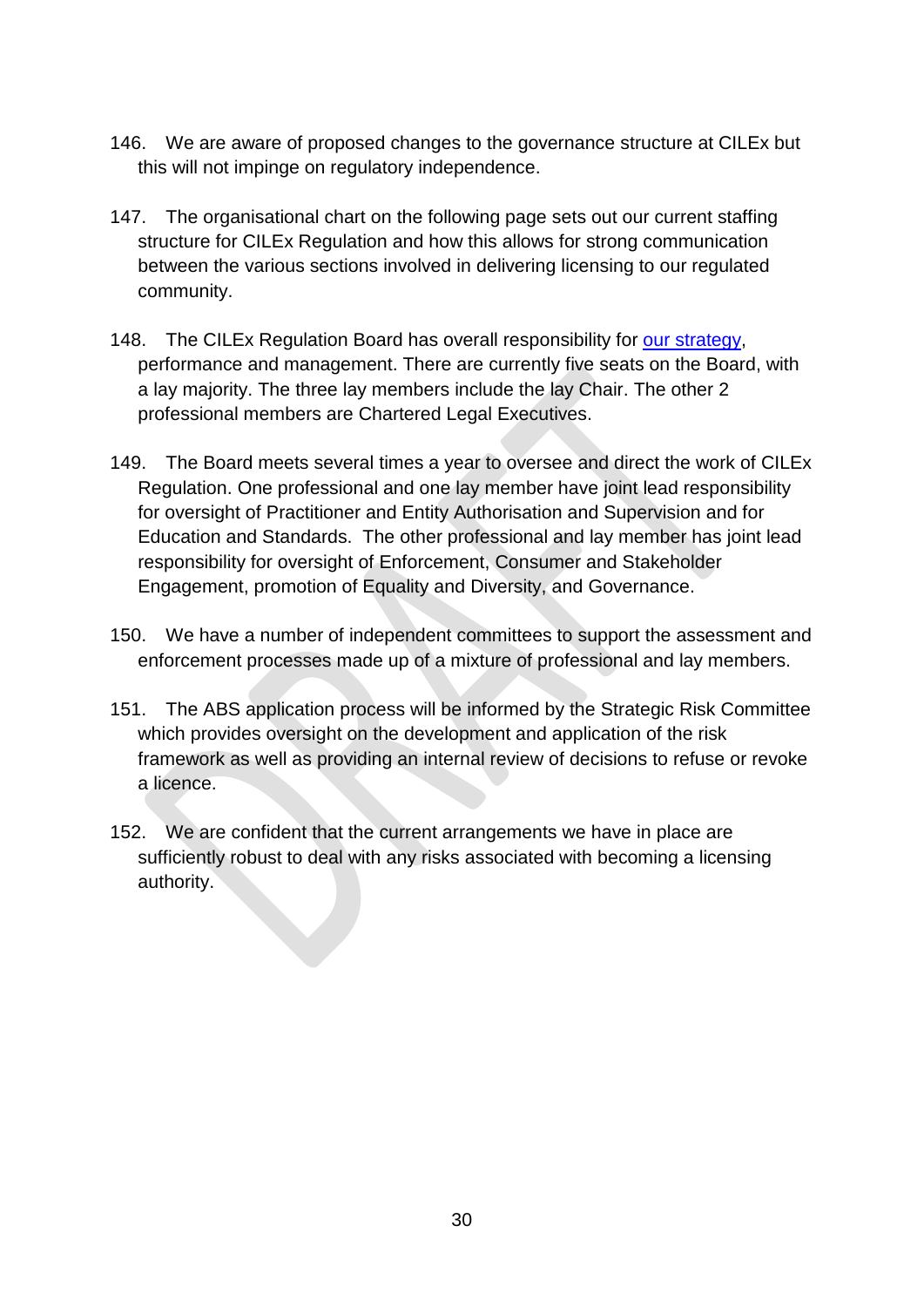#### **CILEX REGULATION OFFICE STRUCTURE 2017**

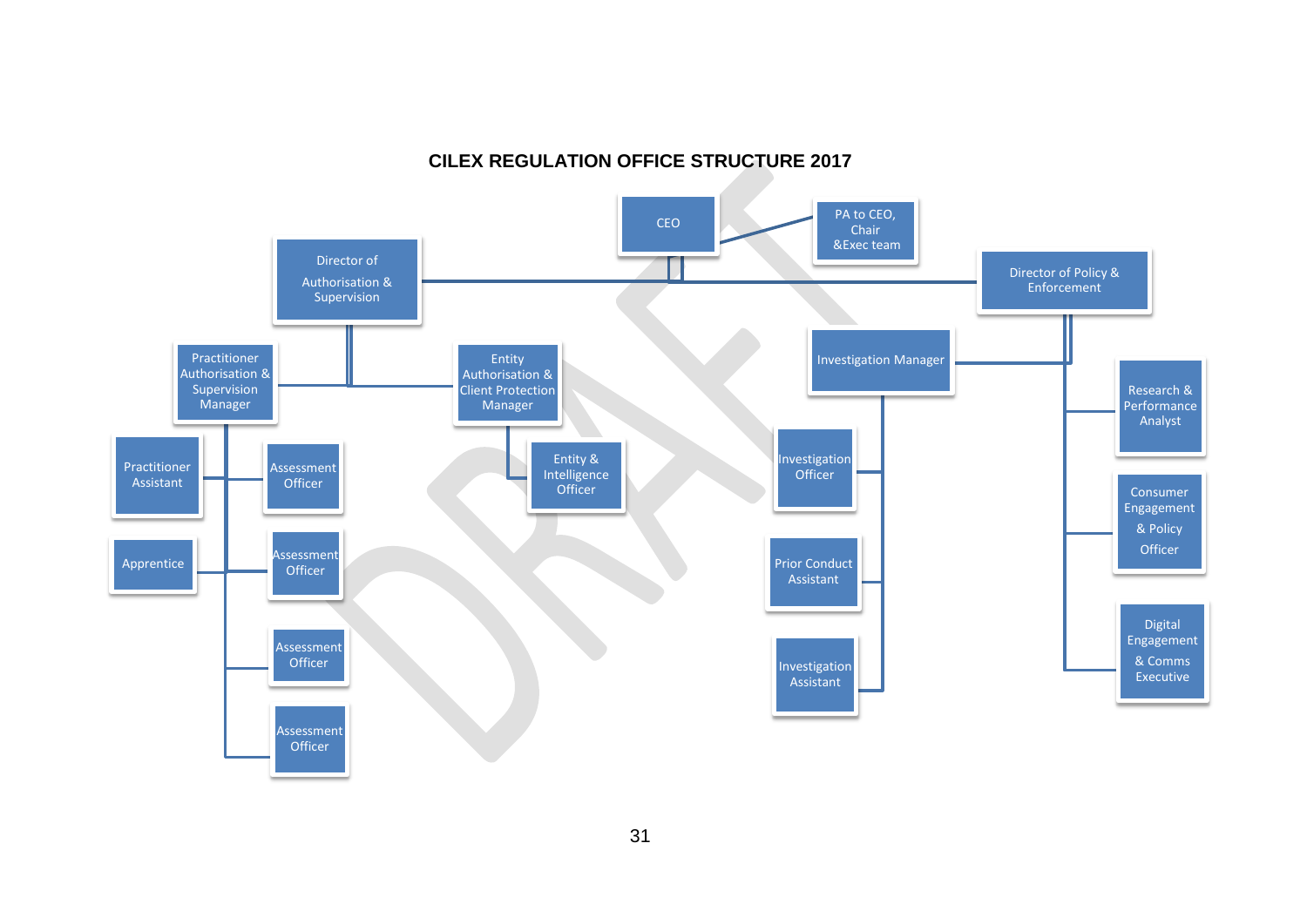## **Resources**

- 153. The processes for ABS applications will largely mirror the existing entity application process and therefore there will be no additional staffing resource required for the implementation and maintenance of ABS over and above the existing commitments to entity delivery.
- 154. The current entity team, under the Director of Authorisation and Supervision, has gained broad experience in the entity authorisation and supervision process over the past three years and has capacity to deal with the projected modest demand we are budgeting for, alongside the traditional entities. However, with an ever changing market and other regulators consulting on regulatory switching, we have considered how to manage increased demand that fits our regulatory model.
- 155. Previous research for the original applications for entity regulation had indicated that an additional relationship officer was required each time applications exceeded a total of 50. This was a guide calculated on the time required for assessing an application and then the ongoing monitoring and supervision that the entity required. It would be dependent on workload involved with the entity, their size and their risk profile. This is reviewed with the relationship officer as part of the appraisal process.
- 156. Allowing for these factors, we have reviewed this figure in line with our current experience of entity authorisation. We have also considered staffing provision where demand is higher than anticipated and we are confident that resources will be sufficient and where necessary can be supplemented using secondment, parttime workers and fixed term contracts to manage any short term demand.
- 157. We recognise the importance of understanding the non-legal professional business owners of ABS and that will be a key area of focus for future training within CILEx Regulation. The Entity and Client Protection Manager, who manages the Anti Money Laundering supervision, has a significant background as a Commercial Manager for a leading High Street bank and therefore has extensive experience in assessing business ownership.
- 158. Our existing premises are adequate and we have engaged with third parties on potential changes to our IT systems to allow for ABS applications and the secure maintenance of new data. These will include additional tools for managing an application, supervision of an entity and the two-way sharing of risk information.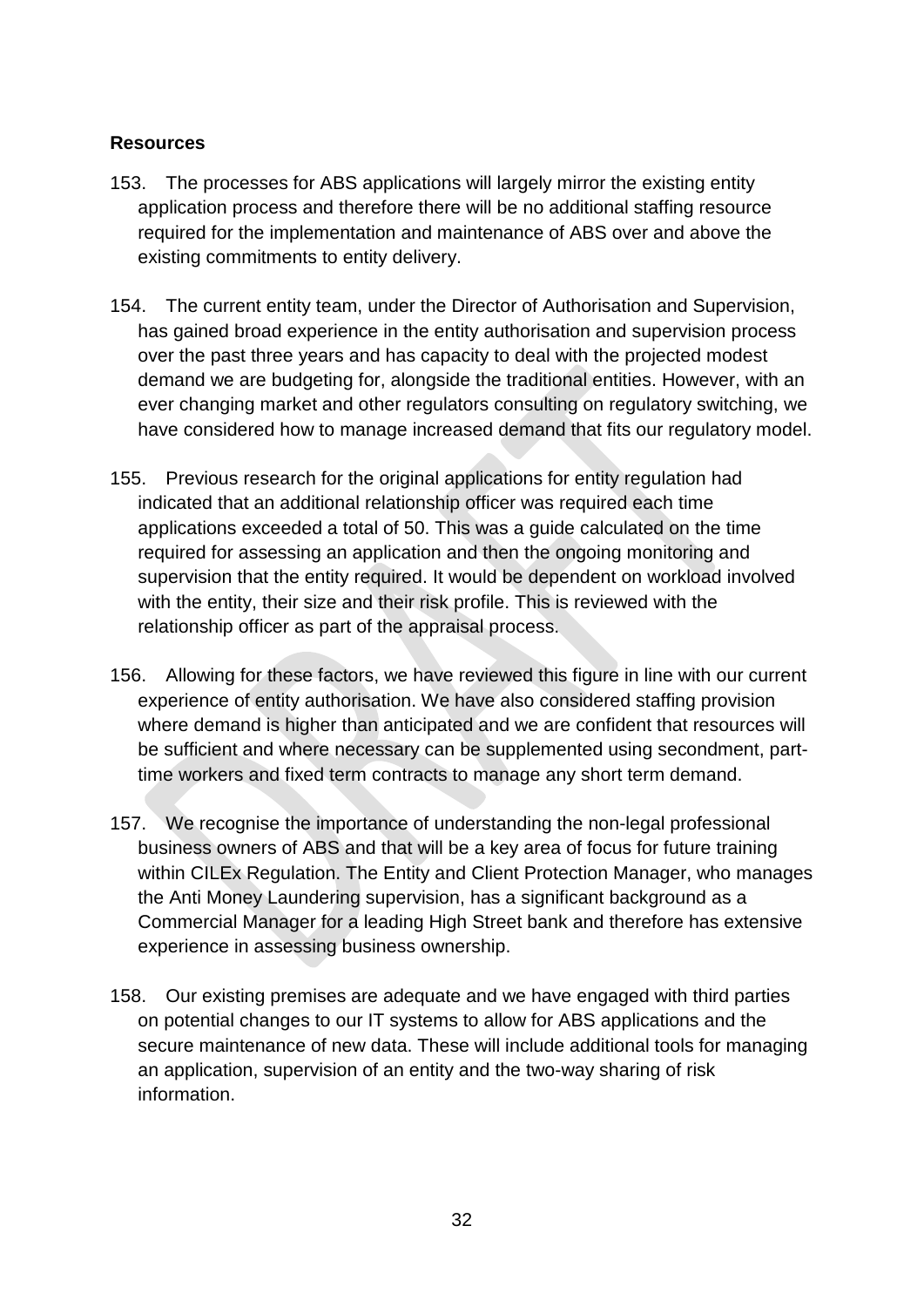## <span id="page-32-0"></span>**Stakeholder engagement**

#### **Engagement 2016**

- 159. CILEx Regulation issued a consultation on 8 December 2015 to seek views on proceeding with an application to become a licensing authority. This was promoted to all CILEx members through both the CILEx member's newsletter and the CILEx Regulation News. In addition it was promoted through other news sources such as the Solicitors Journal. The primary consultation question was whether there was agreement to CILEx Regulation making an application for CILEx becoming a Licensing Authority. Whilst there were limited comments on this consultation, there were no objections raised.
- 160. CILEx Regulation then consulted over a 10 week period on the draft licensing rules and associated changes to its related rules from 7 January 2016 to 18 March 2016. This was promoted to all CILEx members through the CILEx member's newsletter and the CILEx Regulation News. We received no comments in relation to the proposed licensing rules.
- 161. The work on ABS was then put on hold until late 2016 when the decision was made to continue with the application for designation.

#### **Engagement 2017**

- 162. We spoke with the Legal Services Board in early January to discuss how we proceed with our stakeholder engagement and the key areas we should focus on. They advised that they believed that the original consultation had dealt with whether there were any objections to us proceeding with a Licensing application. As there had been limited comments and none against, then we could proceed to the next stage of consultation.
- 163. This part of our consultation work was to inform how we would deal with the practical differences with an ABS application and the processes that we would use to gain the additional information that we would require to address the additional risks that ABS might pose. The 2015 research had gathered details of CILEx members who might consider an ABS as a business model and these were considered important for us to engage with as part of this work.
- 164. We contacted 194 members who previously indicated interest in considering the ABS route over a 6 week period closing on 9 June 2017. We asked how we may:
	- best deliver an ABS application process:
	- understand the ownership structure of a proposed ABS;
	- be clear at the outset on who needs to be approved;
	- communicate rules and risks to owners, managers and employees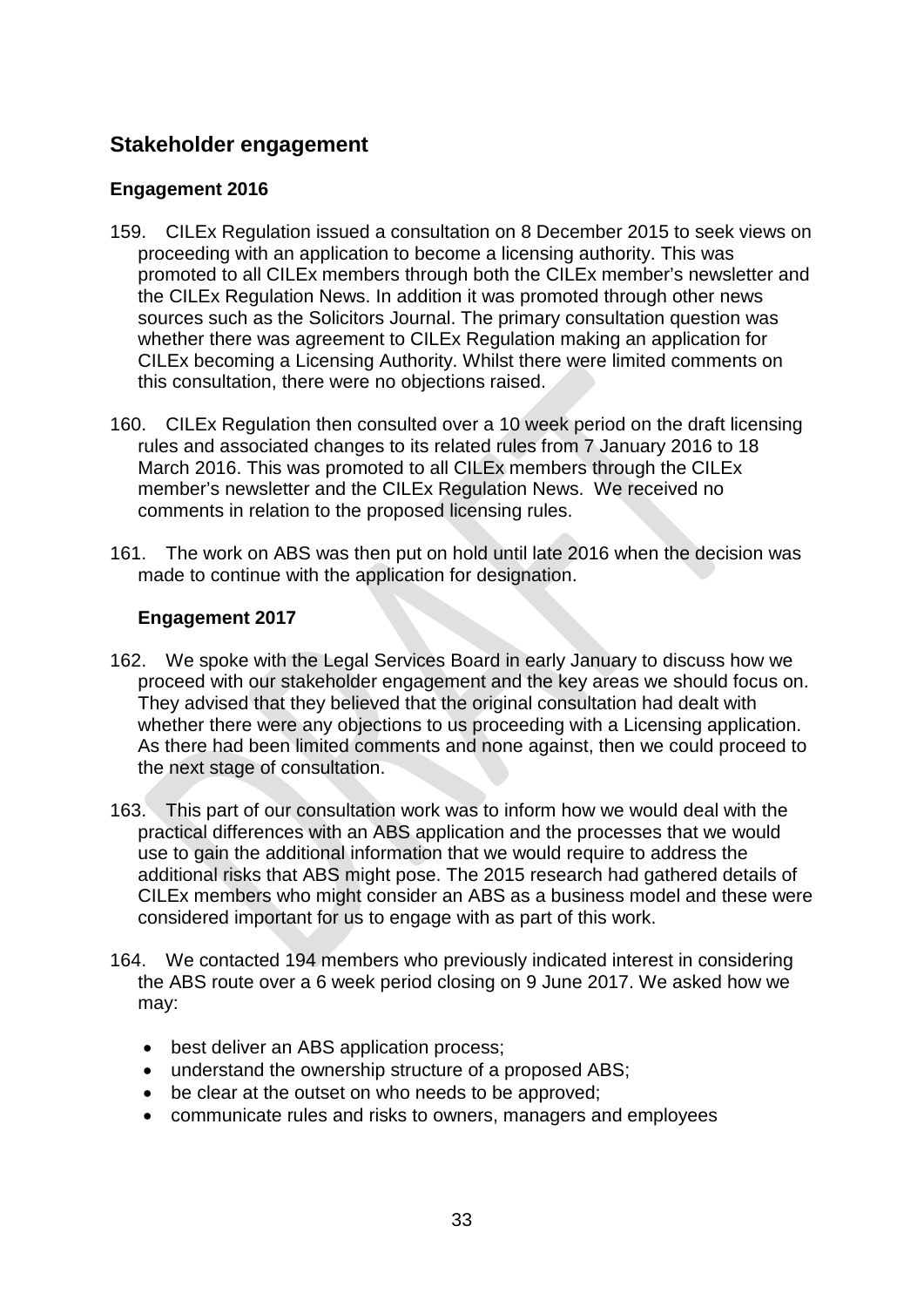- 165. We received 44 responses to our survey, which will be used to inform and develop further both our ABS risk assessment and our ABS application processes. The key points are summarised below:
	- a structured format for applicants to supply key ownership information, enabling us to understand risk at an early stage;
	- applicants wanting to understand the key roles in an ABS and the qualifications required for those roles;
	- the professional indemnity insurance requirements for ABS;
	- dedicated support during initial enquires and then the application process from CILEx and CILEx Regulation; and
	- support managing risk for ABS staff with understanding regulation and how it applies to them.
- 166. The responses also captured information that can assist CILEx on developing future training requirements, particularly around practice management and accounts management. This will help prepare those CILEx members seeking to run their own law firm.
- 167. Full details of the survey and responses are included at **Annex XXX**
- 168. CILEx had commissioned a variety of pieces of work in January 2017 including research into existing SRA regulated ABS firms. This was shared with CILEx Regulation as part of ongoing work into our regulated community and the process of becoming a regulated entity.
- 169. The key areas that were identified that would have significance for us were:
	- that firms opted for their own regulator due to familiarity, habit and a perception of risk;
	- the application process needed to be proportionate for a firms size;
	- small firms need as much personal support and guidance; and
	- applicants are open to other regulators if they deliver better perceived value.
- <span id="page-33-0"></span>170. This information will be used to help shape further our current entity authorisation process, the ABS application process and the type of support that is provided by both CILEx and CILEx Regulation, maintaining appropriate separation of responsibilities.
- 171. The details of the consultation responses are covered in Annex **XX**. Where responders details are included in the body of the research, then this may be redacted or, if this is not possible, then the document removed.

## **Timetable for operational implementation**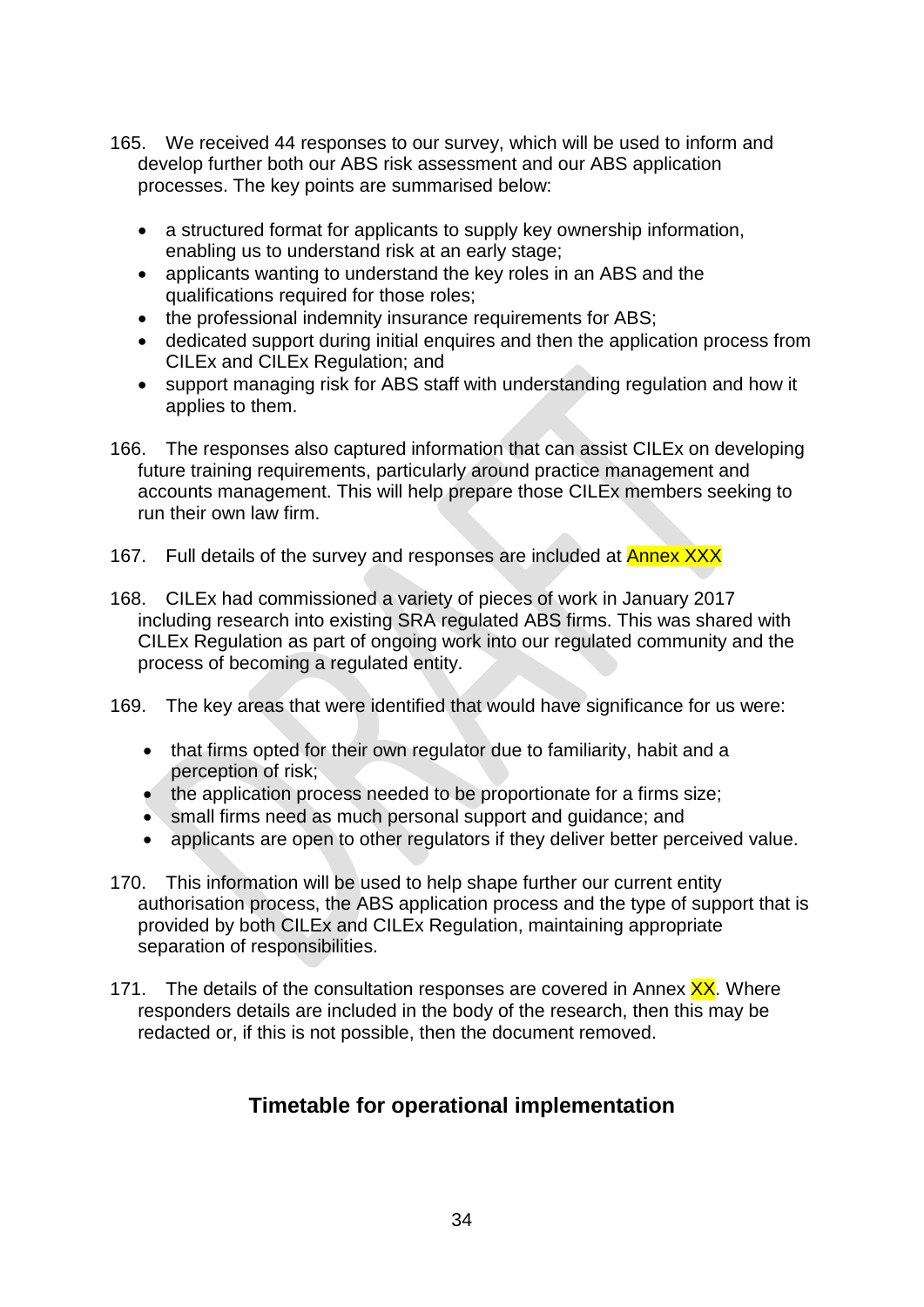#### **Implementation:**

172. Both during the period between submission and decision and once the application has been approved by the LSB, CILEx and CILEx Regulation will need to undertake the following activities:

| <b>What</b>                                                                               | Who               | When                                                                     |
|-------------------------------------------------------------------------------------------|-------------------|--------------------------------------------------------------------------|
| Submission of application to<br><b>LSB</b>                                                | <b>CRL</b>        | August 2017                                                              |
| Decision                                                                                  | <b>LSB</b>        | Up to 12 months from<br>submission, but working<br>towards February 2018 |
| Gain access to First Tier<br>Tribunal provision for appeals                               | <b>CRL</b>        | March - August 2018                                                      |
| Develop communications<br>strategy for ABS                                                | <b>CRL/CILEx</b>  | September 2017 and on-<br>going                                          |
| Identify IT requirements                                                                  | <b>CRL</b>        | September 2017                                                           |
| Review costs of application<br>for regulation                                             | <b>CRL</b>        | October 2017                                                             |
| Training for CILEx and CRL<br>staff                                                       | <b>CRL</b>        | October 2017                                                             |
| Website updates                                                                           | <b>CILEx/CRL</b>  | October 2017 & February<br>2017                                          |
| Implementation of IT<br>requirements                                                      | <b>IT/CRL</b>     | December 2017                                                            |
| Review of entity application<br>process to streamline                                     | CRL               | December 2017                                                            |
| Develop policies,<br>procedures, application<br>documentation and<br>guidance             | CRL               | December 2017                                                            |
| Continue to pursue options<br>for PII                                                     | <b>CRL</b>        | On-going                                                                 |
| Continue to pursue lender<br>panel solutions                                              | <b>CRL</b>        | On-going                                                                 |
| <b>Consider other services</b><br>which would provide added<br>value to regulation by CRL | <b>CILEx/ CRL</b> | On-going                                                                 |